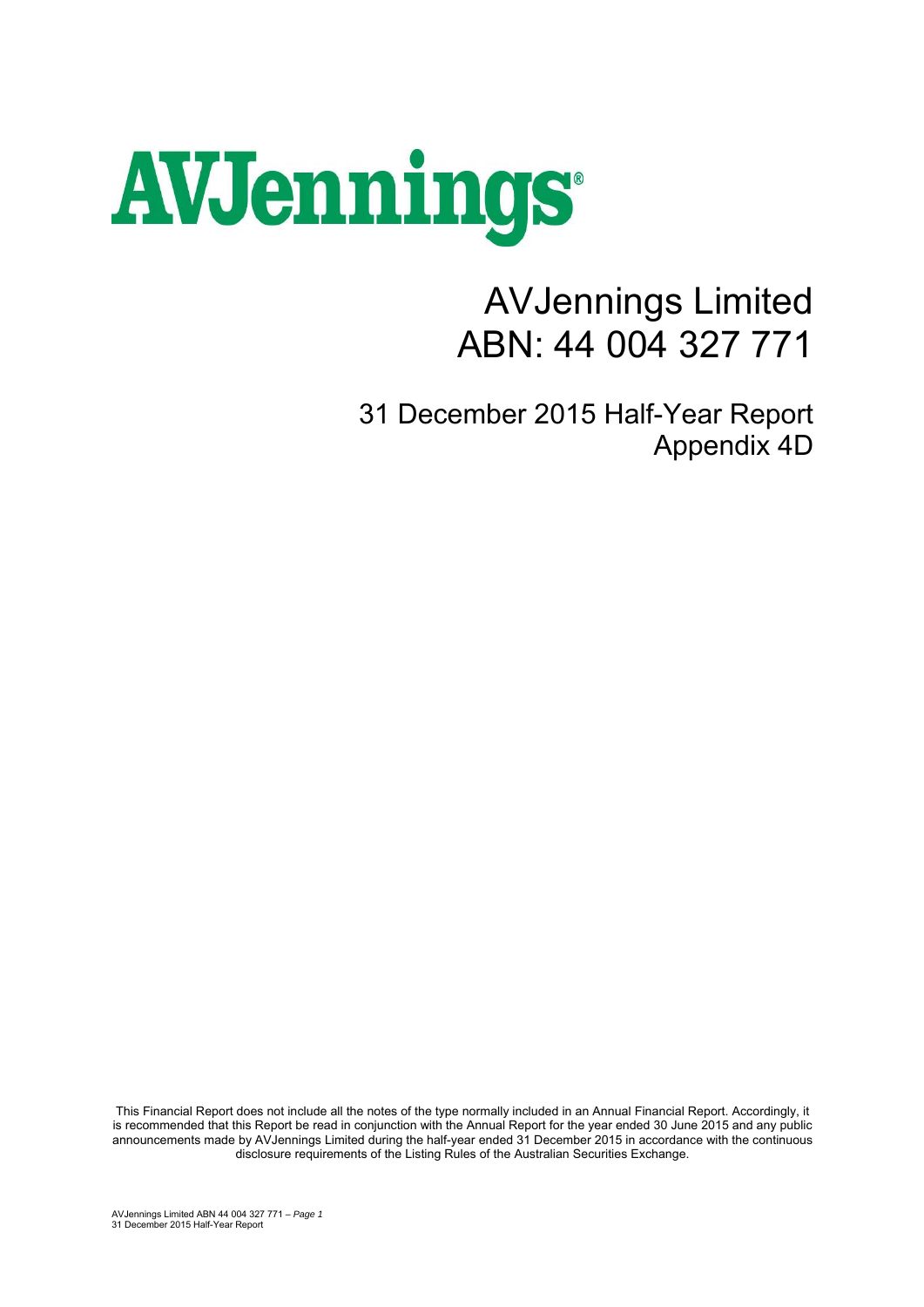# AVJennings

## **Contents**

|    |                   | Page |
|----|-------------------|------|
|    |                   | 3    |
|    | Directors' Report | 4    |
|    |                   | 9    |
|    |                   | 10   |
|    |                   | 11   |
|    |                   | 12   |
|    |                   | 13   |
| 1  |                   | 13   |
| 2  |                   | 13   |
| 3  |                   | 14   |
| 4  |                   | 15   |
| 5  |                   | 16   |
| 6  |                   | 17   |
| 7  |                   | 18   |
| 8  |                   | 18   |
| 9  |                   | 21   |
| 10 |                   | 21   |
| 11 |                   |      |
| 12 |                   |      |
| 13 |                   | 23   |
| 14 |                   | 23   |
|    |                   | 24   |
|    |                   | 25   |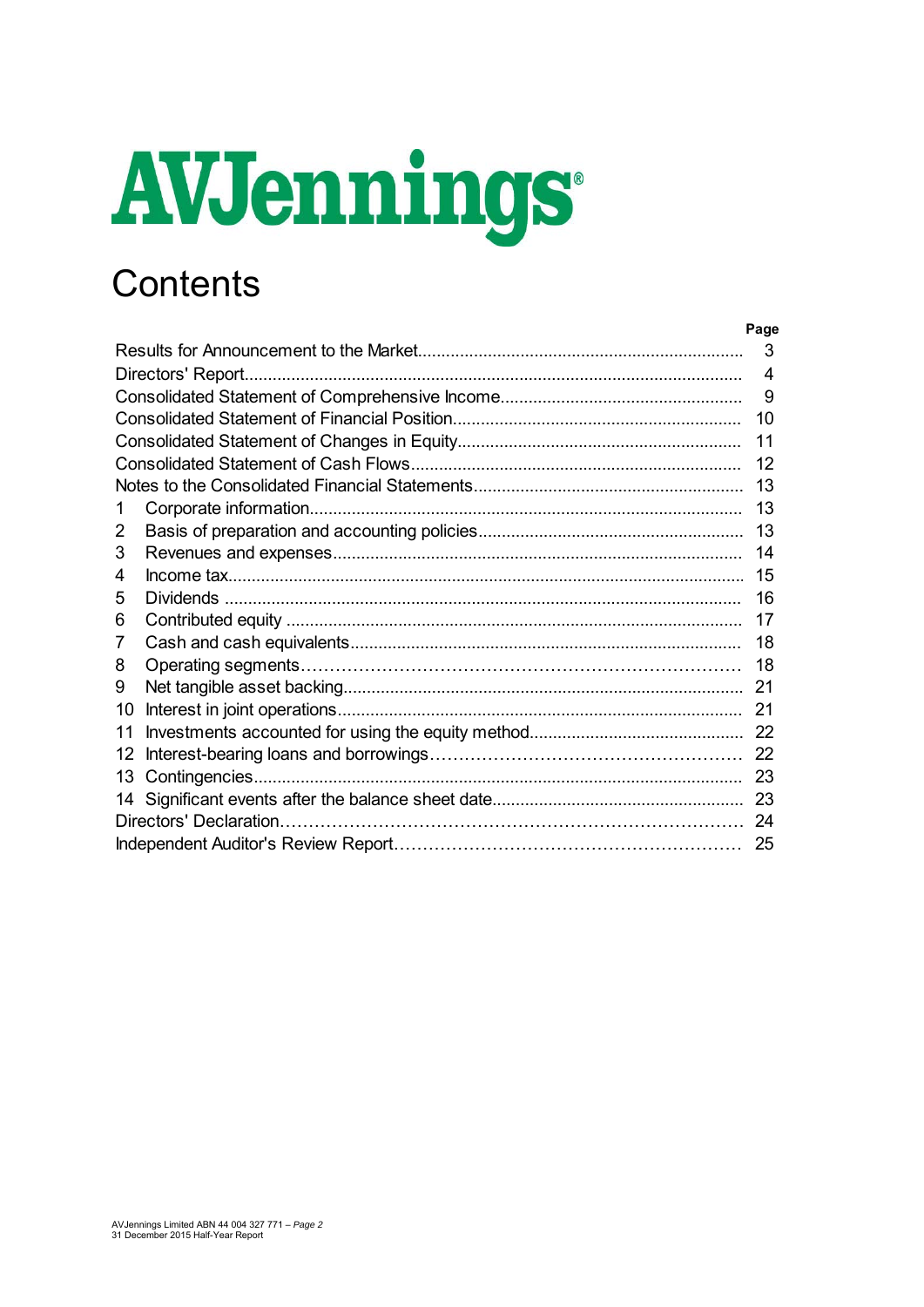

#### **Results for Announcement to the Market**

**Appendix 4D for the half-year ended 31 December 2015**

|                                                                                                    | 6 months<br>2015                                                   | 6 months<br>31 December 31 December<br>2014 | Increase     |       |  |
|----------------------------------------------------------------------------------------------------|--------------------------------------------------------------------|---------------------------------------------|--------------|-------|--|
|                                                                                                    | \$'000                                                             | \$'000                                      | \$'000       | %     |  |
| Revenues                                                                                           | 187,184                                                            | 118,521                                     | 68,663       | 57.9% |  |
| Profit after tax                                                                                   | 16,520                                                             | 11,869                                      | 4,651        | 39.2% |  |
| Net profit attributable<br>to members                                                              | 16,520                                                             | 11,869                                      | 4,651        | 39.2% |  |
| <b>Dividends</b>                                                                                   | Cents per<br>Franked amount per<br>security at 30% tax<br>security |                                             |              |       |  |
| Current period<br>Interim dividend<br><b>Total dividend</b>                                        | 1.5<br>1.5<br>1.5<br>1.5                                           |                                             |              |       |  |
| Previous period<br>Interim dividend<br><b>Total dividend</b>                                       | 1.0<br>1.0                                                         |                                             | 1.0<br>1.0   |       |  |
| Record date for determining entitlements to dividend:                                              |                                                                    |                                             | 1 April 2016 |       |  |
| 15 April 2016<br>Payment date:                                                                     |                                                                    |                                             |              |       |  |
| The Company's Dividend Re-Investment Plan remains suspended.                                       |                                                                    |                                             |              |       |  |
| <b>Explanation of results</b>                                                                      |                                                                    |                                             |              |       |  |
| The Review of Operations in the attached Directors' Report provides an explanation of the results. |                                                                    |                                             |              |       |  |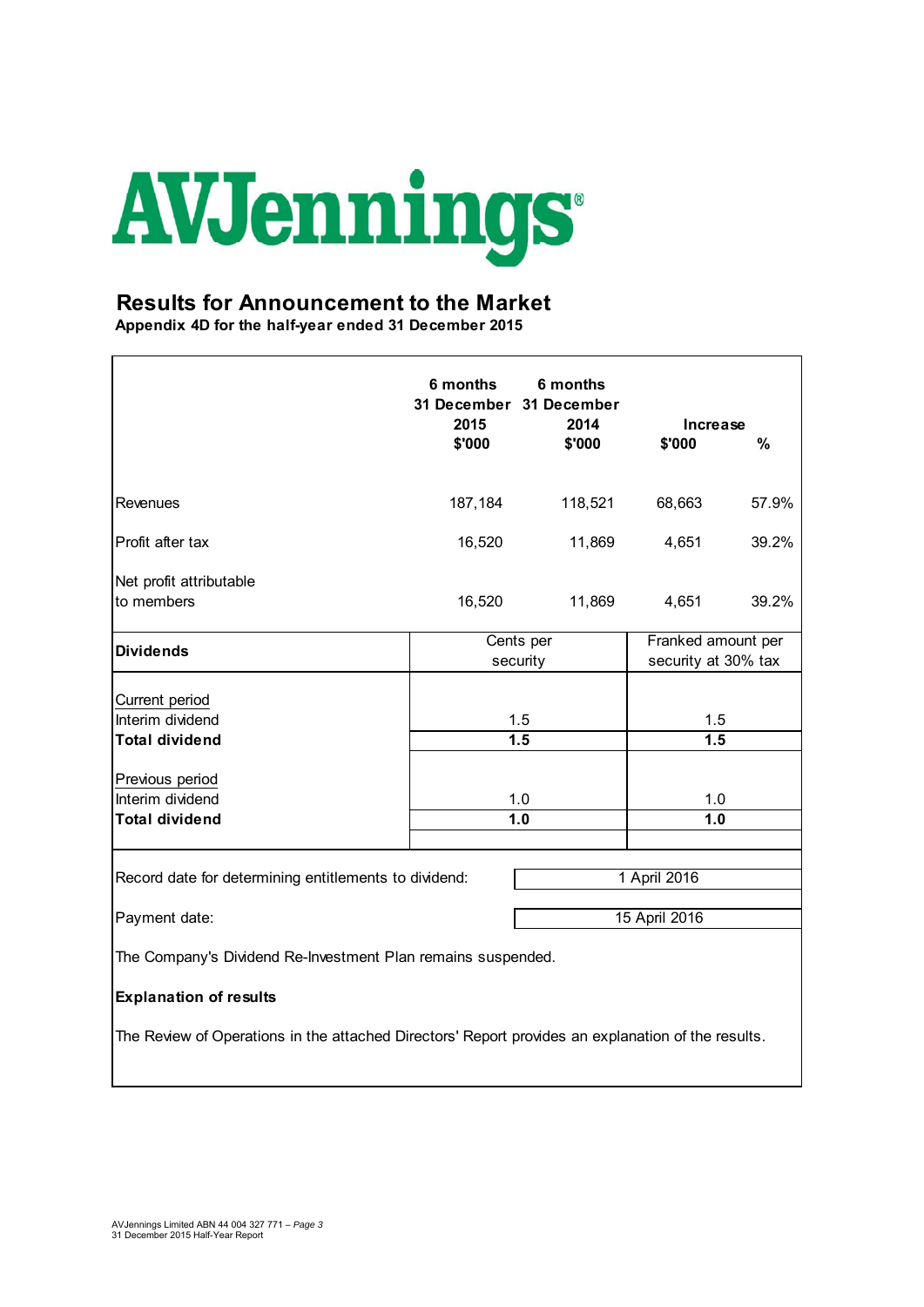For the half-year ended 31 December 2015

Your Directors present their Report on the Company and its controlled entities for the half-year ended 31 December 2015.

#### **DIRECTORS**

The names of the Company's Directors in office during the year and until the date of this Report are as below. Directors were in office for the entire period unless otherwise stated.

S Cheong (Chairman) RJ Rowley (Deputy Chairman) PK Summers E Sam B Chin BG Hayman TP Lai D Tsang

#### **OPERATING AND FINANCIAL REVIEW**

#### Financial Results

The Company recorded profit before tax of \$23.9 million for the half year ended 31 December 2015, up 42.2% on the previous corresponding half (31 December 2014: \$16.8 million profit before tax) and profit after tax of \$16.5 million (31 December 2014: \$11.9 million).

The pre-tax result includes a \$3.7 million decrease in impairment provision attributable to the significantly improved outlook for two estates (in Queensland and New South Wales) that is comparable with impairment released in first half of fiscal 2015.

Strong revenues and cash inflows from the collection of receivables during the half and significant confidence in the outlook for fiscal 2016 have enabled the Directors to declare that a fully franked interim dividend of 1.5 cents per share be paid in April 2016 (1.0 cent per share was paid in April 2015) and the Directors reaffirm that it is appropriate for the Company to target for the full year a dividend payout range of 40-50.0% of profit after tax.

Contract signings of 999 lots was up on 1H15 (872 lots), while settlements were well up, rising 5.2% to 694 lots (31 December 2014: 660 lots), driving half year revenue up 57.9% to \$187.2 million (31 December 2014: \$118.5 million).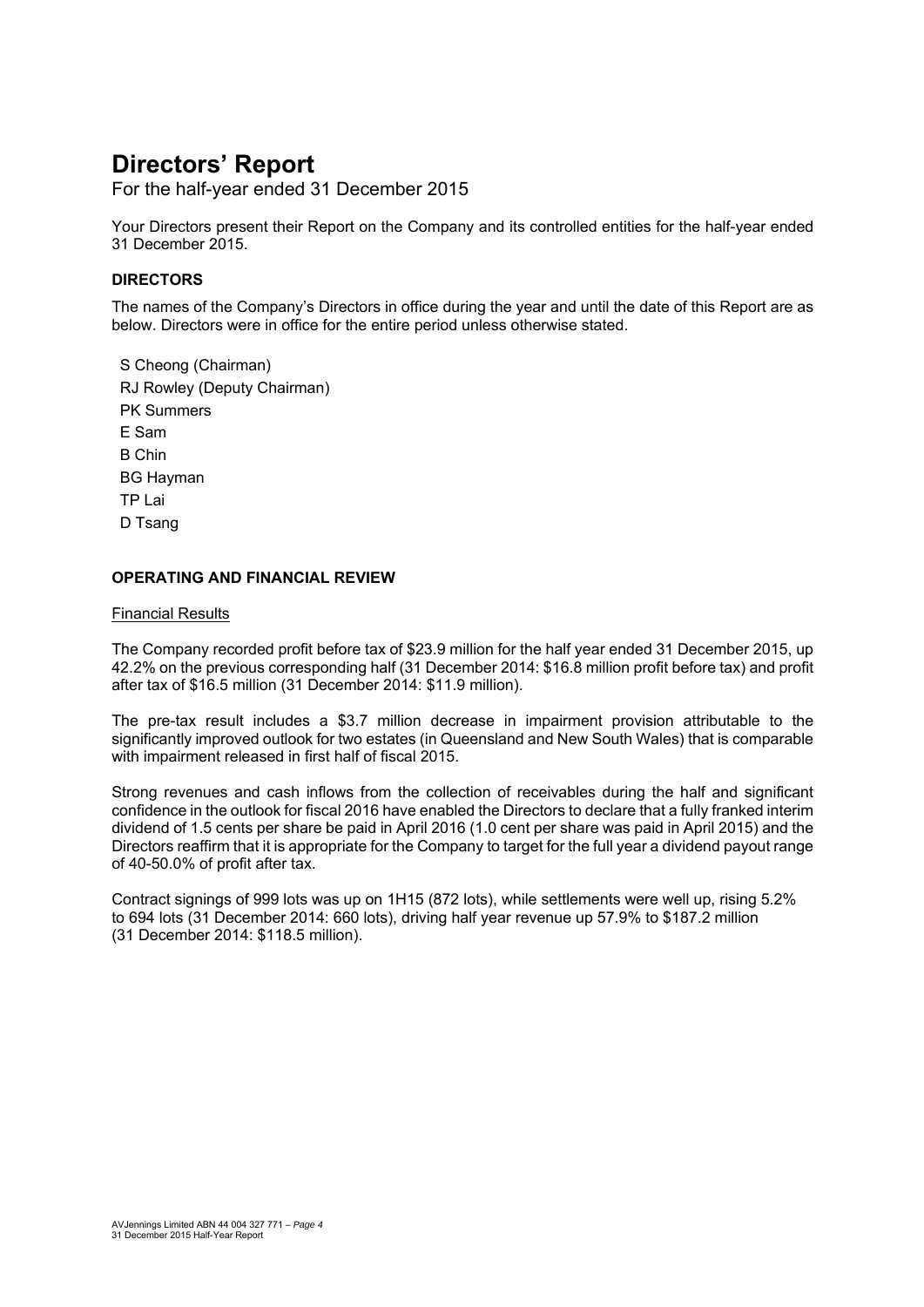For the half-year ended 31 December 2015

#### **OPERATING AND FINANCIAL REVIEW (continued)**

#### Business Overview

The result reflects continuing good levels of production, sales and gross margins in key jurisdictions. Standout contributors were New South Wales and Queensland, which continue to benefit from buoyant market conditions and proactive decisions relating to project delivery and product mix. Significant contributions from individual projects were made by 'Arcadian Hills', 'Argyle at Elderslie' and 'The Ponds' in Sydney and 'Magnolia' on the Central Coast of New South Wales; 'Big Sky' and 'Creekwood' in Queensland.

Work in progress was up 5.5% half on half to 1,623 lots at balance date (31 December 2014: 1,539 lots) and up 7.3% from the position at 30 June 2015 (1,512 lots). The level of completed unsold stock remains insignificant at 1.1% of total lots under control.

The Company actively replenished inventory during the year with controlled land rising a further 2.3% to 10,436 lots (30 June 2015: 10,198 lots) despite strong sales. Acquisitions included:

- 44 hectares of land in Spring Farm, New South Wales (approximately 540 lots);
- 1.6 hectares of land in Bridgeman Downs, Queensland (approximately 60 lots); and
- a further 9.4 hectares of land in the Hobsonville Point Joint Venture, New Zealand (approximately 312 lots).

The Company also acquired the remaining 50% share of the joint ventured 'Argyle at Elderslie' New South Wales project, which comprised approximately 440 lots at the time of the acquisition.

The overwhelming majority of the Company's projects, including sites acquired within the last 12 months, are under (or will within the forthcoming 12 months enter) active production.

Gearing (net debt/total assets) remains low at 22.9% (total net debt \$154.6 million) and is up from 13.6% at 30 June 2015 (31 December 2014: 17.9%) reflecting seasonal build-up in production and new acquisitions. The Company also continued its programme of diversifying and expanding its sources of funding by securing a project finance commitment of \$92 million for the newly commenced 'Waterline Place' project in Williamstown, Victoria.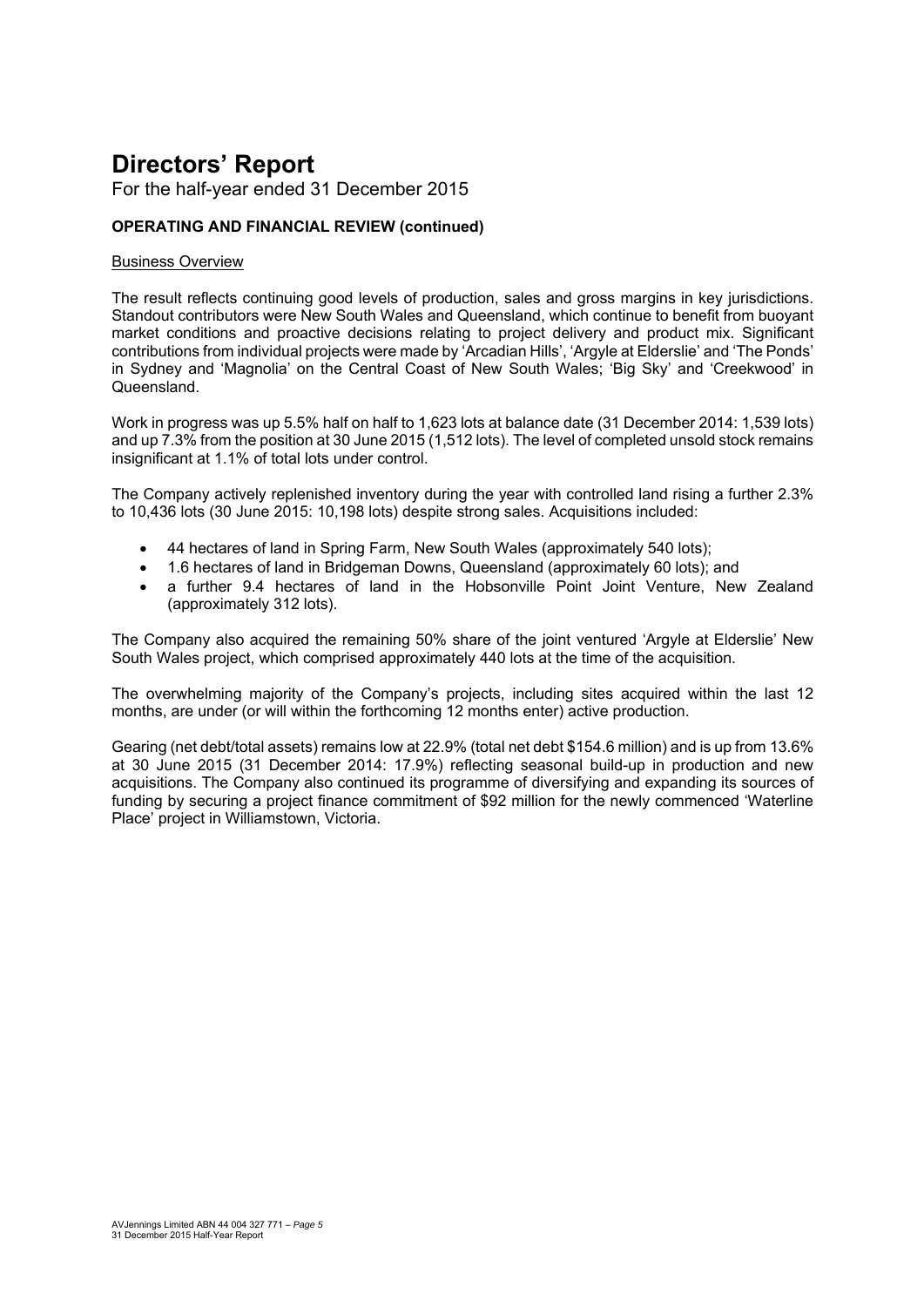For the half-year ended 31 December 2015

#### **OPERATING AND FINANCIAL REVIEW (continued)**

#### **Outlook**

Activity levels in the Company's key markets of Sydney, Brisbane, Melbourne and Auckland remain high, with demand for proven traditional housing comprising medium density and detached housing remaining relatively constant, reinforcing the belief of directors and management that important drivers of demand in these markets are quite different from those affecting the supply of CBD apartment towers and inner-ring established housing. AVJennings is committed to delivering good quality affordable housing in modern, vibrant communities. We are working hard to satisfy our customers' needs and their response continues to underpin the Company's steadily improving performance.

While general enquiry levels at some estates in Sydney has reduced nominally, prospect conversion remains very sound, driven by pent-up demand and inadequate land supply. Once again, 'Arcadian Hills', Cobbitty and 'Argyle at Elderslie' are strong contributors to profit, generating good margins with new stages at each underway. 'Magnolia', Hamlyn Terrace on the New South Wales Central Coast is performing well and development of a major new stage there was recently commenced. Acquisition of the remaining 50% interest in the Argyle project will boost the Company's revenue and margin in New South Wales in the second half.

Market activity and selling prices continue to firm-up in Brisbane, Caloundra and Coomera with new stages underway at 'Creekwood' and 'Big Sky'.

Activity in Melbourne is expected to further strengthen in the second half when new product at 'Lyndarum' and 'Hazelcroft' becomes available for sale; development works on the Wollert land owned in joint venture with AustralianSuper commences and construction and sale of the first sub-stage of the Company's new flagship medium density project 'Waterline Place', located in the Melbourne bayside suburb of Williamstown commence.

Auckland remains a very strong market and the high quality, master-planned Hobsonville Point project continues to experience significant demand, generating excellent revenue and margins and the Company is extremely pleased to have been selected by the Hobsonville Land Company as the developer of the Stage 2B/4 land in the Buckley B Precinct.

The South Australian residential market remains stable but subdued and the Company's small investment in four residential projects in Perth, Western Australia is performing in line with expectations.

The Company continues to focus on the traditional proven housing markets. It has no exposure to highrise apartments and minimal reliance upon foreign buyers (less than 1%).

Key economic drivers for those traditional housing markets are positive, with strong consumer confidence to transact in housing supported by expectations of continuing low interest rates and inflation, positive population growth and shortages of affordable detached and low rise dwellings in Sydney, Melbourne and Auckland together with stable employment conditions in the east coast cities. The Directors and management expect a typically stronger second half in fiscal 2016 and reiterate their contract signings guidance for the current financial year of 1,800 to 2,100 lots.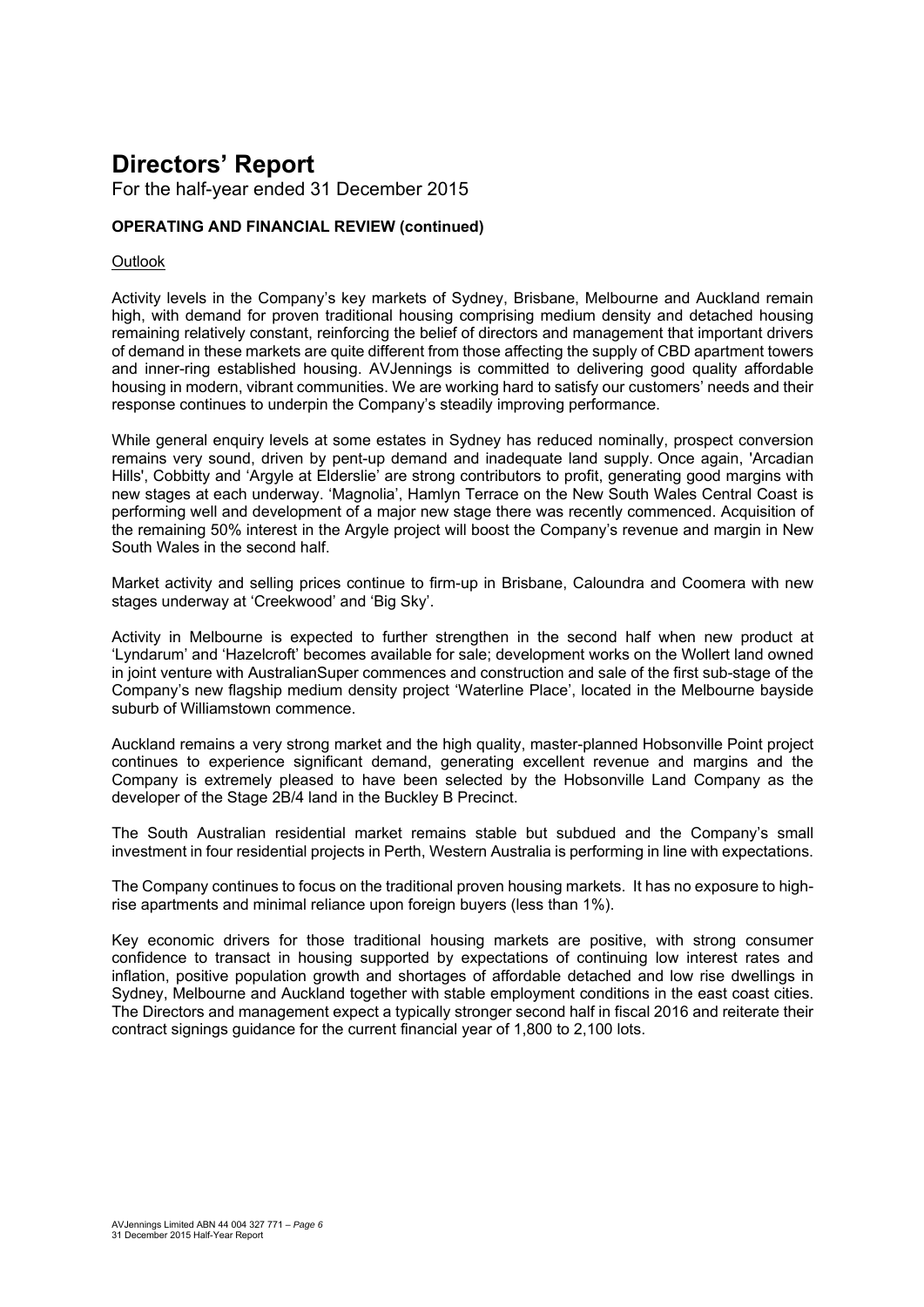For the half-year ended 31 December 2015

#### **DIVIDENDS**

A final dividend of 3.0 cents per share for the year ended 30 June 2015 was paid on 23 September 2015 (31 December 2014: 2.0 cents). Subsequent to the end of the half year, the Directors have recommended a fully franked interim dividend of 1.5 cents per share to be paid on 15 April 2016. The Dividend Reinvestment Plan remains suspended.

#### **COMPARATIVE FIGURES**

To enable meaningful comparison, some comparatives have been reclassified to conform with the current year's presentation.

#### **SIGNIFICANT EVENTS AFTER THE BALANCE SHEET DATE**

No matter or circumstance has arisen since 31 December 2015 that has significantly affected, or may significantly affect:

- a) the Consolidated Entity's operations in future financial years; or
- b) the results of those operations in future financial years; or
- c) the Consolidated Entity's state of affairs in future financial years.

#### **ROUNDING OF AMOUNTS**

The amounts contained in this Report and in the Financial Statements have been rounded to the nearest \$1,000 (where rounding is permitted) under the option available to the Company under the Australian Securities and Investments Commission (ASIC) Class Order 98/100.The Company is an entity to which the Class Order applies.

#### **AUDITORS INDEPENDENCE DECLARATION**

We have obtained the following independence declaration from our auditors, Ernst & Young. It is set out on page 8.

The Report is made in accordance with a resolution of the Directors.

Peter Summers *Director*  8 February 2016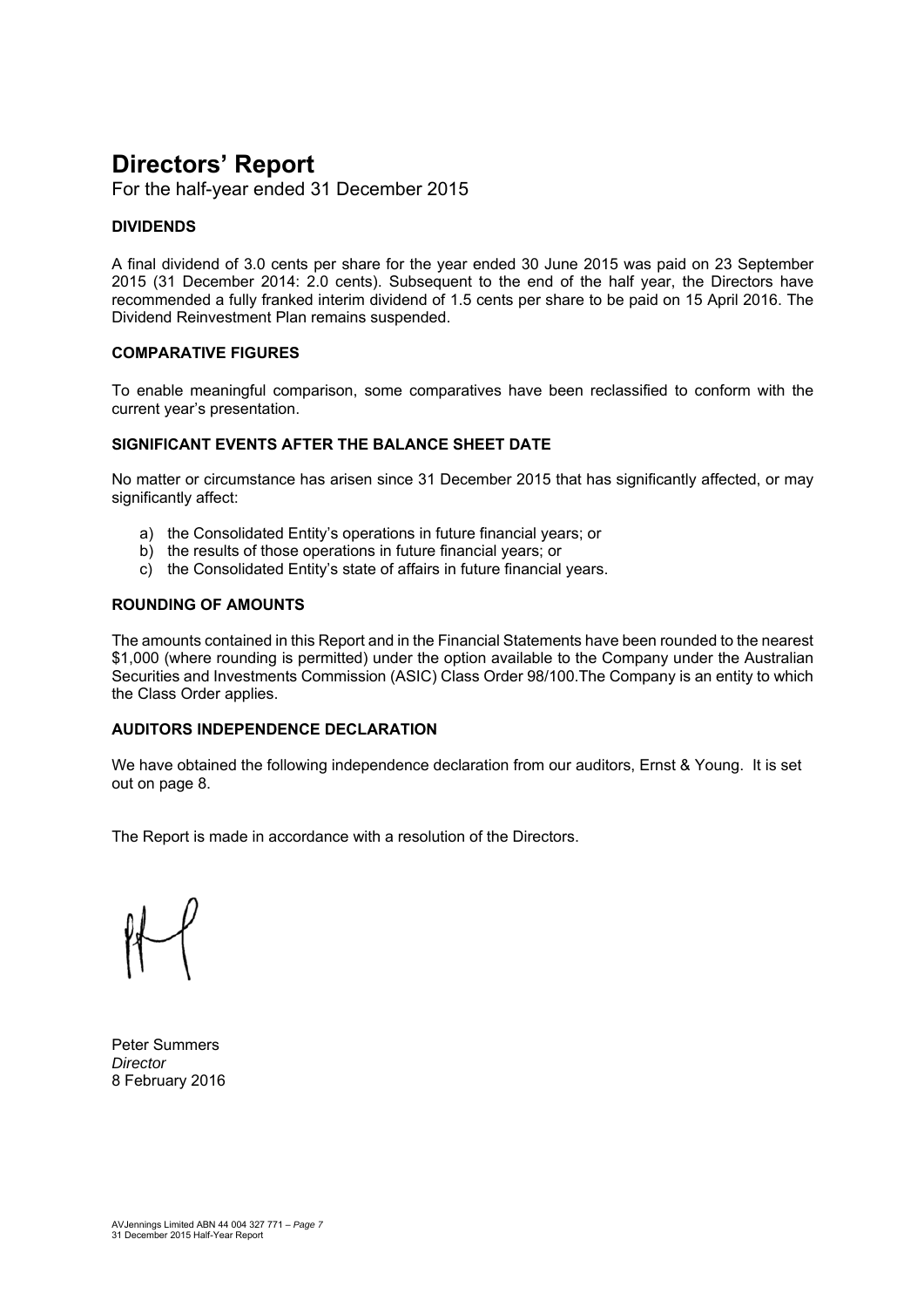

Ernst & Young 680 George Street Sydney NSW 2000 Australia GPO Box 2646 Sydney NSW 2001

Tel: +61 2 9248 5555 Fax: +61 2 9248 5959 ey.com/au

### **Auditor's Independence Declaration to the Directors of AVJennings Limited**

As lead auditor for the review of AVJennings Limited for the half-year ended 31 December 2015, I declare to the best of my knowledge and belief, there have been:

- a) no contraventions of the auditor independence requirements of the *Corporations Act 2001* in relation to the review*;* and
- b) no contraventions of any applicable code of professional conduct in relation to the review.

This declaration is in respect of AVJennings Limited and the entities it controlled during the financial period.

Einst & Tang

Ernst & Young

Mak Conoy

Mark Conroy Partner 8 February 2016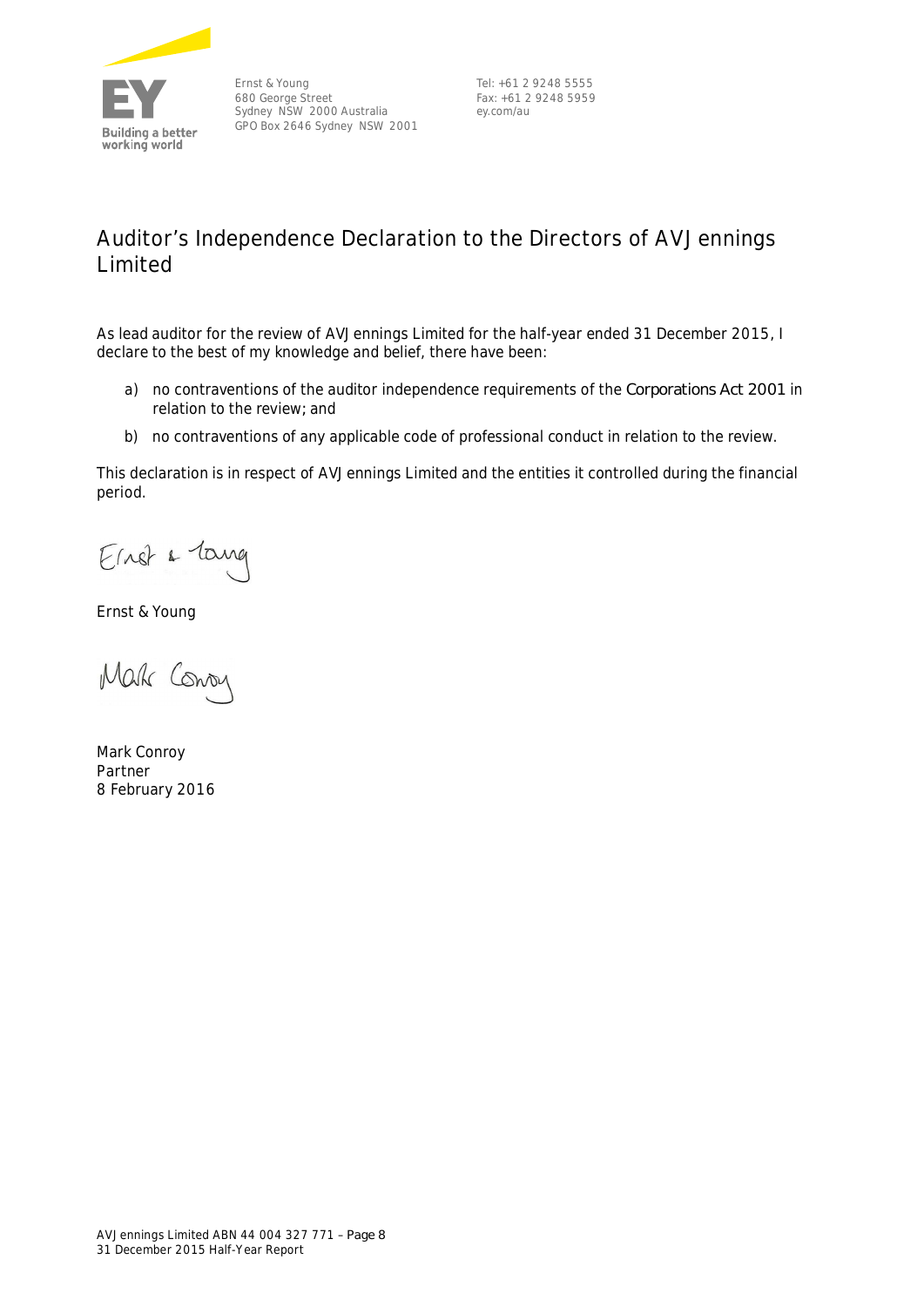## **Consolidated Statement of Comprehensive Income**

For the half-year ended 31 December 2015

|                                                                                         | <b>Note</b> | 31 December 31 December<br>2015<br>\$'000 | 2014<br>\$'000 |
|-----------------------------------------------------------------------------------------|-------------|-------------------------------------------|----------------|
|                                                                                         |             |                                           |                |
| Revenues                                                                                | 3           | 187,184                                   | 118,521        |
| Share of (losses)/profits of associates and joint venture                               |             |                                           |                |
| entities accounted for using the equity method                                          | 11          | (384)                                     | 1,501          |
| Cost of property developments sold                                                      | 3           | (142,989)                                 | (86,691)       |
| Decrease in provision for loss on inventories                                           | 3           | 3,665                                     | 3,720          |
| Other operational expenses                                                              |             | (2,296)                                   | (2,464)        |
| Selling and marketing expenses                                                          |             | (4, 463)                                  | (3,491)        |
| Employee expenses                                                                       |             | (12,590)                                  | (9,279)        |
| Depreciation and amortisation expense                                                   |             | (136)                                     | (149)          |
| Finance costs                                                                           | 3           | (314)                                     | (217)          |
| Management and administration expenses                                                  |             | (3,788)                                   | (4,646)        |
| Profit before income tax                                                                |             | 23,889                                    | 16,805         |
| Income tax                                                                              | 4           | (7,369)                                   | (4,936)        |
| Profit after income tax                                                                 |             | 16,520                                    | 11,869         |
| Net profit for the period                                                               |             | 16,520                                    | 11,869         |
|                                                                                         |             |                                           |                |
| Other comprehensive income                                                              |             |                                           |                |
| Foreign currency translation                                                            |             | 1,476                                     | 374            |
| Other comprehensive income for the period                                               |             | 1,476                                     | 374            |
| Total comprehensive income for the period                                               |             | 17,996                                    | 12,243         |
|                                                                                         |             |                                           |                |
| Earnings per share for profit attributable to ordinary equity holders<br>of the parent: |             | <b>Cents</b>                              | <b>Cents</b>   |
| Basic earnings per share                                                                |             | 4.33                                      | 3.12           |
| Diluted earnings per share                                                              |             | 4.33                                      | 3.12           |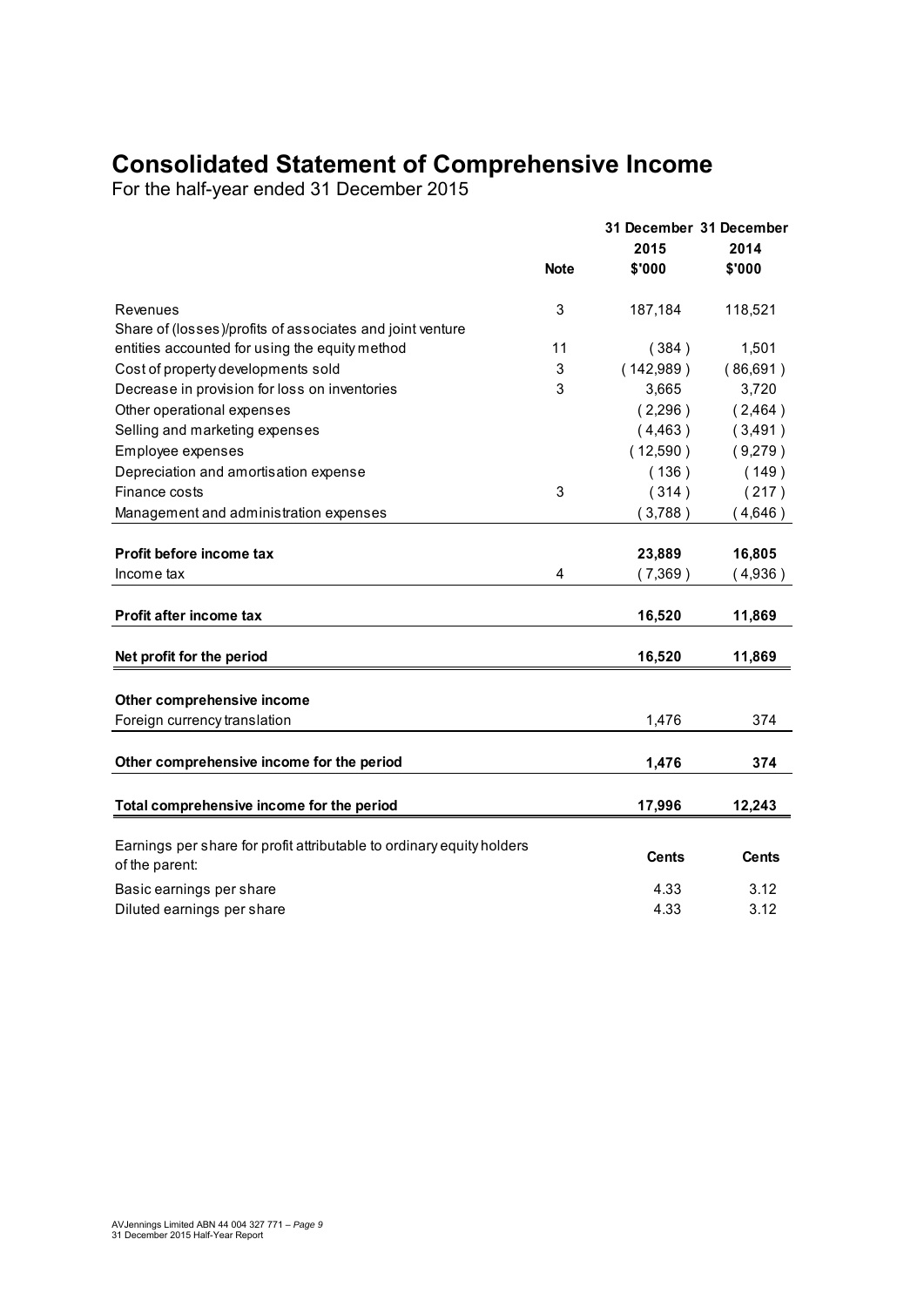## **Consolidated Statement of Financial Position**

As at 31 December 2015

| 2015                                                       | 2015    |
|------------------------------------------------------------|---------|
| \$'000<br><b>Note</b>                                      | \$'000  |
| <b>CURRENT ASSETS</b>                                      |         |
| Cash and cash equivalents<br>$\overline{7}$<br>30,370      | 37,812  |
| Trade and other receivables<br>77,561                      | 69,364  |
| 223,477<br>Inventories                                     | 204,942 |
| Tax receivable                                             | 143     |
| Other current assets<br>1,893                              | 2,060   |
| <b>Total current assets</b><br>333,301                     | 314,321 |
|                                                            |         |
| <b>NON-CURRENT ASSETS</b>                                  |         |
| Trade and other receivables<br>2,861                       | 12,818  |
| 324,513<br>Inventories                                     | 312,007 |
| 8,883<br>Investments accounted for using the equity method | 10,667  |
| Available-for-sale financial assets<br>2,880               | 2,880   |
| Plant and equipment<br>567                                 | 605     |
| Intangible assets<br>2,816                                 | 2,816   |
| <b>Total non-current assets</b><br>342,520                 | 341,793 |
|                                                            |         |
| <b>Total assets</b><br>675,821                             | 656,114 |
| <b>CURRENT LIABILITIES</b>                                 |         |
| Trade and other payables<br>79,212                         | 117,461 |
| Interest-bearing loans and borrowings<br>2,768             | 3,008   |
| 3,587<br>Tax payable                                       |         |
| Provisions<br>5,304                                        | 5,510   |
| <b>Total current liabilities</b><br>90,871                 | 125,979 |
|                                                            |         |
| <b>NON-CURRENT LIABILITIES</b>                             |         |
| Trade and other payables<br>37,784                         | 51,556  |
| Interest-bearing loans and borrowings<br>182,156           | 123,716 |
| Deferred tax liabilities<br>20,056                         | 16,775  |
| Provisions<br>725                                          | 742     |
| <b>Total non-current liabilities</b><br>240,721            | 192,789 |
|                                                            |         |
| <b>Total liabilities</b><br>331,592                        | 318,768 |
|                                                            |         |
| <b>Net assets</b><br>344,229                               | 337,346 |
| <b>EQUITY</b>                                              |         |
| Contributed equity<br>6<br>160,436                         | 160,436 |
| 4,970<br>Reserves                                          | 3,074   |
| Retained earnings<br>178,823                               | 173,836 |
|                                                            |         |
| <b>Total equity</b><br>344,229                             | 337,346 |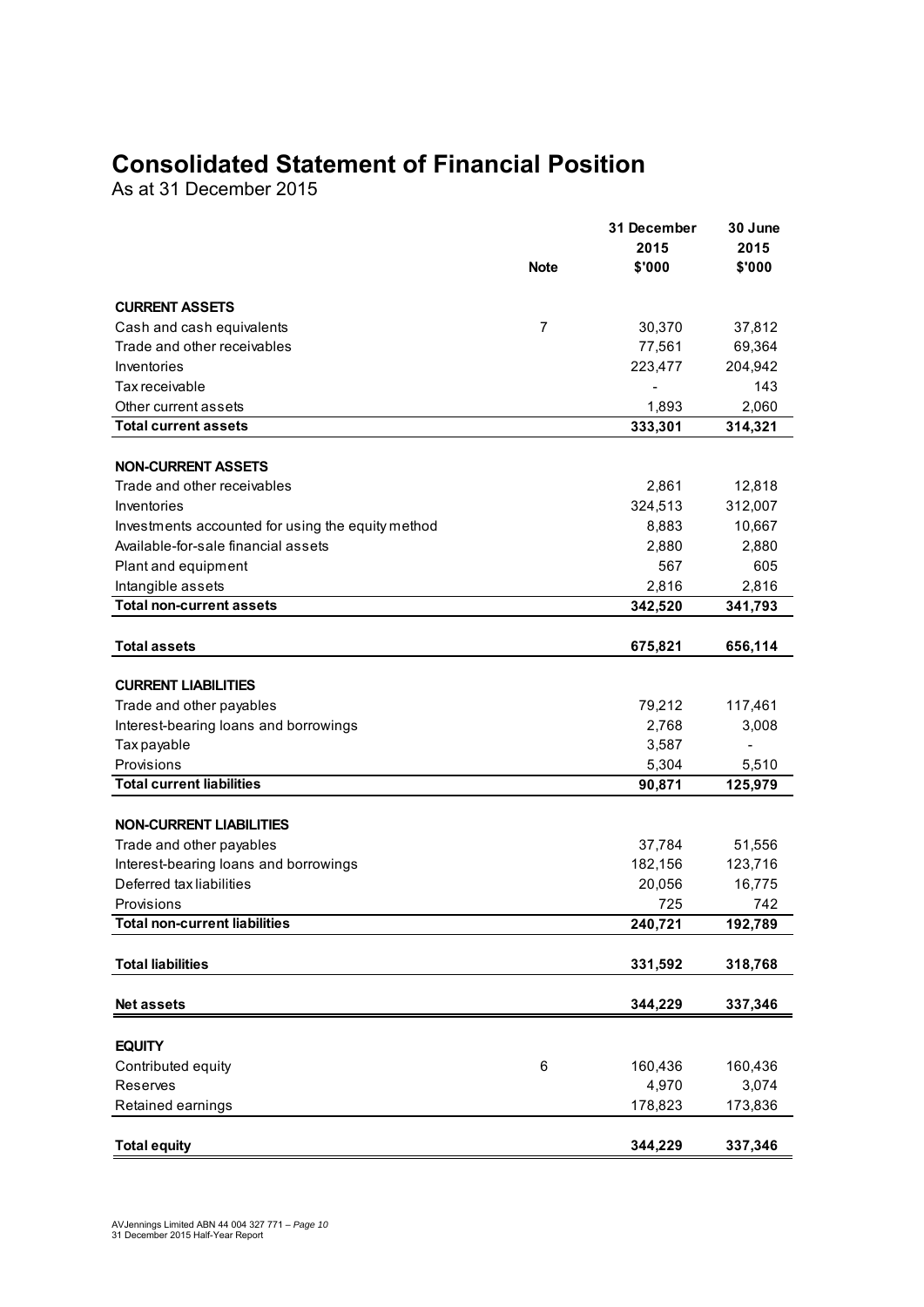## **Consolidated Statement of Changes in Equity**

For the half-year ended 31 December 2015

|                                                                                                         |             |                                               | <b>Attributable to equity</b><br>holders of the parent                       |                                                               |                                       | <b>Total equity</b> |
|---------------------------------------------------------------------------------------------------------|-------------|-----------------------------------------------|------------------------------------------------------------------------------|---------------------------------------------------------------|---------------------------------------|---------------------|
|                                                                                                         | <b>Note</b> | <b>Contributed</b><br><b>Equity</b><br>\$'000 | Foreign<br><b>Currency</b><br><b>Translation</b><br><b>Reserve</b><br>\$'000 | Share-<br>based<br><b>Payment</b><br><b>Reserve</b><br>\$'000 | <b>Retained</b><br>earnings<br>\$'000 | \$'000              |
| At 1 July 2014                                                                                          |             | 160,436                                       | 3,188                                                                        | 1,173                                                         | 150,983                               | 315,780             |
| Profit for the period<br>Other comprehensive income                                                     |             |                                               |                                                                              |                                                               | 11,869                                | 11,869              |
| for the period                                                                                          |             |                                               | 374                                                                          | $\overline{\phantom{0}}$                                      |                                       | 374                 |
| Total comprehensive income<br>for the period<br>Transactions with owners in<br>their capacity as owners |             |                                               | 374                                                                          |                                                               | 11,869                                | 12,243              |
| - Share-based payment expense<br>reversed (forfeited shares)                                            |             |                                               |                                                                              | (326)                                                         |                                       | (326)               |
| - Share-based payment expense                                                                           |             |                                               |                                                                              | 255                                                           |                                       | 255                 |
| - Dividends paid                                                                                        | 5           |                                               |                                                                              |                                                               | (7,688)                               | (7,688)             |
|                                                                                                         |             |                                               | 374                                                                          | (71)                                                          | 4,181                                 | 4,484               |
| At 31 December 2014                                                                                     |             | 160,436                                       | 3,562                                                                        | 1,102                                                         | 155,164                               | 320,264             |
| At 1 July 2015                                                                                          |             | 160,436                                       | 1,791                                                                        | 1,283                                                         | 173,836                               | 337,346             |
| Profit for the period                                                                                   |             |                                               | -                                                                            |                                                               | 16,520                                | 16,520              |
| Other comprehensive income                                                                              |             |                                               |                                                                              |                                                               |                                       | 1,476               |
| for the period<br>Total comprehensive income                                                            |             | $\qquad \qquad -$                             | 1,476                                                                        | -                                                             |                                       |                     |
| for the period<br>Transactions with owners in<br>their capacity as owners                               |             |                                               | 1,476                                                                        |                                                               | 16,520                                | 17,996              |
| - Share-based payment expense                                                                           |             |                                               |                                                                              |                                                               |                                       |                     |
| reversed (forfeited shares)                                                                             |             |                                               |                                                                              | (19)                                                          |                                       | (19)                |
| - Share-based payment expense<br>- Dividends paid                                                       |             |                                               |                                                                              | 439                                                           |                                       | 439                 |
|                                                                                                         | 5           |                                               | 1,476                                                                        | 420                                                           | (11,533)<br>4,987                     | (11,533)<br>6,883   |
| At 31 December 2015                                                                                     |             | 160,436                                       | 3,267                                                                        | 1,703                                                         | 178,823                               | 344,229             |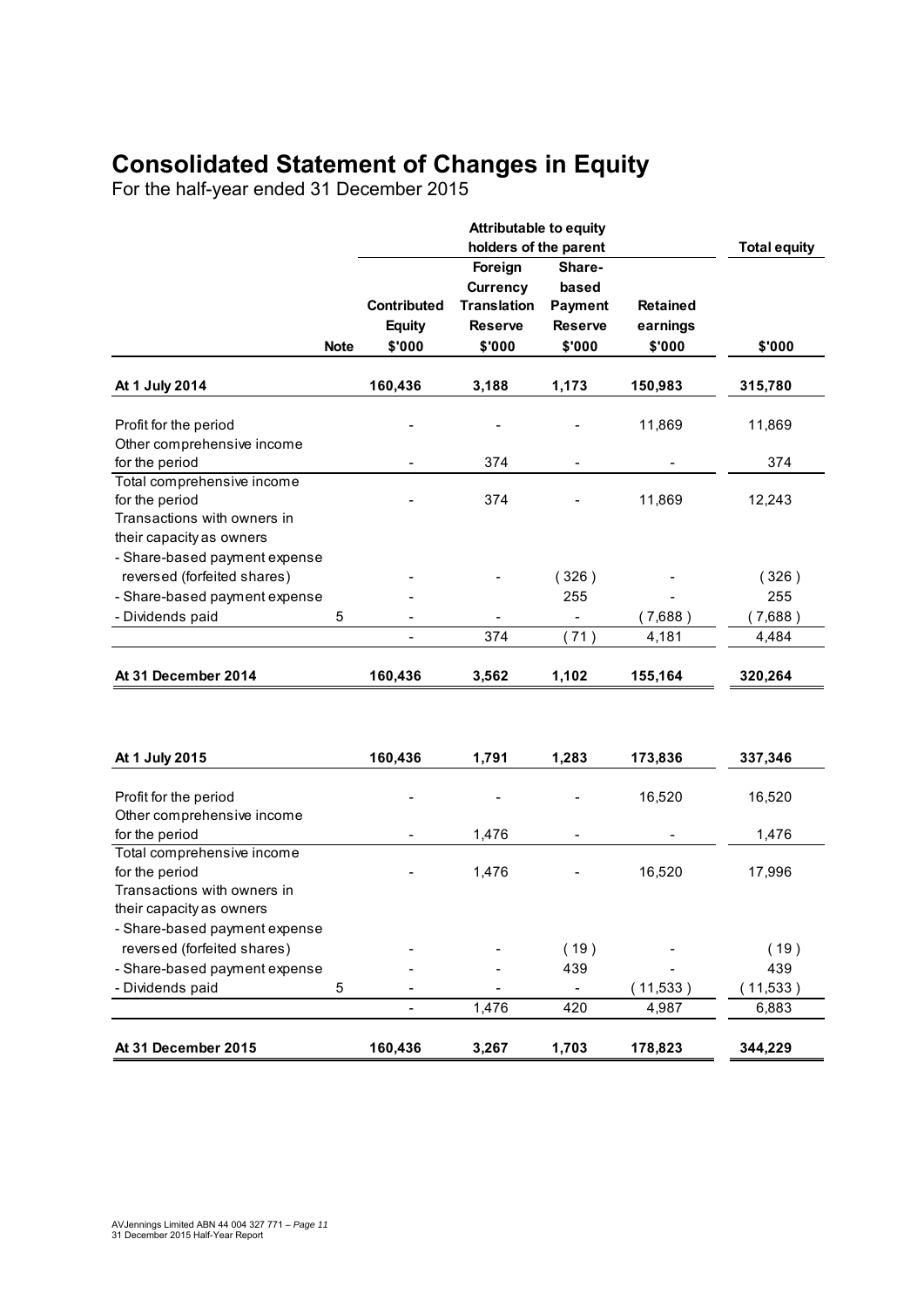## **Consolidated Statement of Cash Flows**

For the half-year ended 31 December 2015

|                                                                   | <b>Note</b> | 6 months<br>31 December<br>2015<br>\$'000 | 6 months<br>31 December<br>2014<br>\$'000 |
|-------------------------------------------------------------------|-------------|-------------------------------------------|-------------------------------------------|
| <b>CASH FLOWS FROM OPERATING ACTIVITIES</b>                       |             |                                           |                                           |
| Receipts from customers                                           |             | 207,317                                   | 142,733                                   |
| Payments to suppliers, land vendors and employees                 |             | (257,007)                                 | (155, 171)                                |
| Interest paid                                                     |             | (6, 178)                                  | (4,984)                                   |
| Income tax paid                                                   |             | (535)                                     | (627)                                     |
| Net cash used in operating activities                             |             | (56, 403)                                 | (18, 049)                                 |
| <b>CASH FLOWS FROM INVESTING ACTIVITIES</b>                       |             |                                           |                                           |
| Proceeds from sale of property, plant and equipment               |             | 1                                         | 5                                         |
| Purchase of property, plant and equipment                         |             | (99)                                      | (88)                                      |
| Interest received                                                 |             | 314                                       | 217                                       |
| Distributions received from associates and joint venture entities |             |                                           | 15,000                                    |
| Dividends received from joint venture entity                      |             | 1,400                                     |                                           |
|                                                                   |             |                                           |                                           |
| Net cash from investing activities                                |             | 1,616                                     | 15,134                                    |
| <b>CASH FLOWS FROM FINANCING ACTIVITIES</b>                       |             |                                           |                                           |
| Proceeds from borrowings                                          |             | 164,115                                   | 68,254                                    |
| Repayment of borrowings                                           |             | (105, 915)                                | (41, 134)                                 |
| Equity dividends paid                                             | 5           | (11, 533)                                 | (7,688)                                   |
| Net cash from financing activities                                |             | 46,667                                    | 19,432                                    |
|                                                                   |             |                                           |                                           |
| NET (DECREASE)/INCREASE IN CASH HELD                              |             | (8, 120)                                  | 16,517                                    |
| Cash and cash equivalents at beginning of period                  |             | 37,812                                    | 4,796                                     |
| Effects of exchange rate changes on cash and cash equivalents     |             | 678                                       | 267                                       |
| CASH AND CASH EQUIVALENTS AT END OF PERIOD                        | 7           | 30,370                                    | 21,580                                    |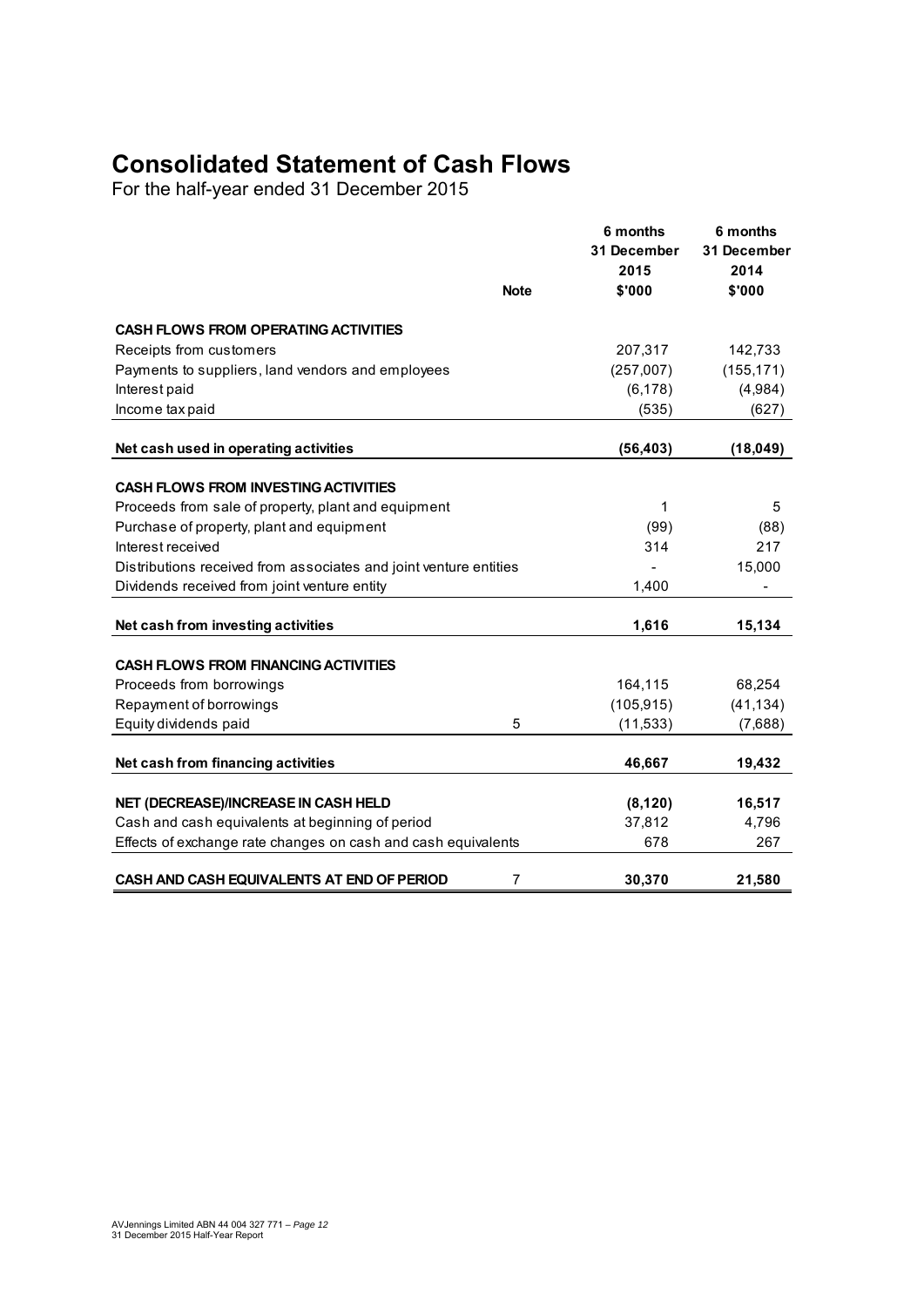For the half-year ended 31 December 2015

#### **1. CORPORATE INFORMATION**

The Consolidated Report of AVJennings Limited for the half-year ended 31 December 2015 was authorised for issue in accordance with a resolution of the Directors on 8 February 2016. The Company is a for profit company limited by shares domiciled and incorporated in Australia whose shares are publicly traded on the Australian Securities Exchange and the Singapore Exchange through SGX Globalquote.

The principal activity of the Group during the half-year was Residential Development.

#### **2. BASIS OF PREPARATION AND ACCOUNTING POLICIES**

The half-year condensed financial report has been prepared in accordance with the requirements of the *Corporations Act 2001*, *AASB 134 Interim Financial Reporting* and other mandatory professional requirements.

It is recommended that this Report be read in conjunction with the Annual Report for the year ended 30 June 2015 and considered together with any public announcements made by AVJennings Limited during the half-year ended 31 December 2015 in accordance with the continuous disclosure obligations of the ASX listing rules.

This Report is presented in Australian Dollars and all values are rounded to the nearest thousand dollars (\$'000) unless otherwise stated. The accounting policies adopted are consistent with those of the previous financial year.

None of the new Standards and amendments to Standards that are mandatory for the first time for the financial year beginning 1 July 2015 affected any of the amounts recognised in the current year or any prior year and are not likely to affect future periods.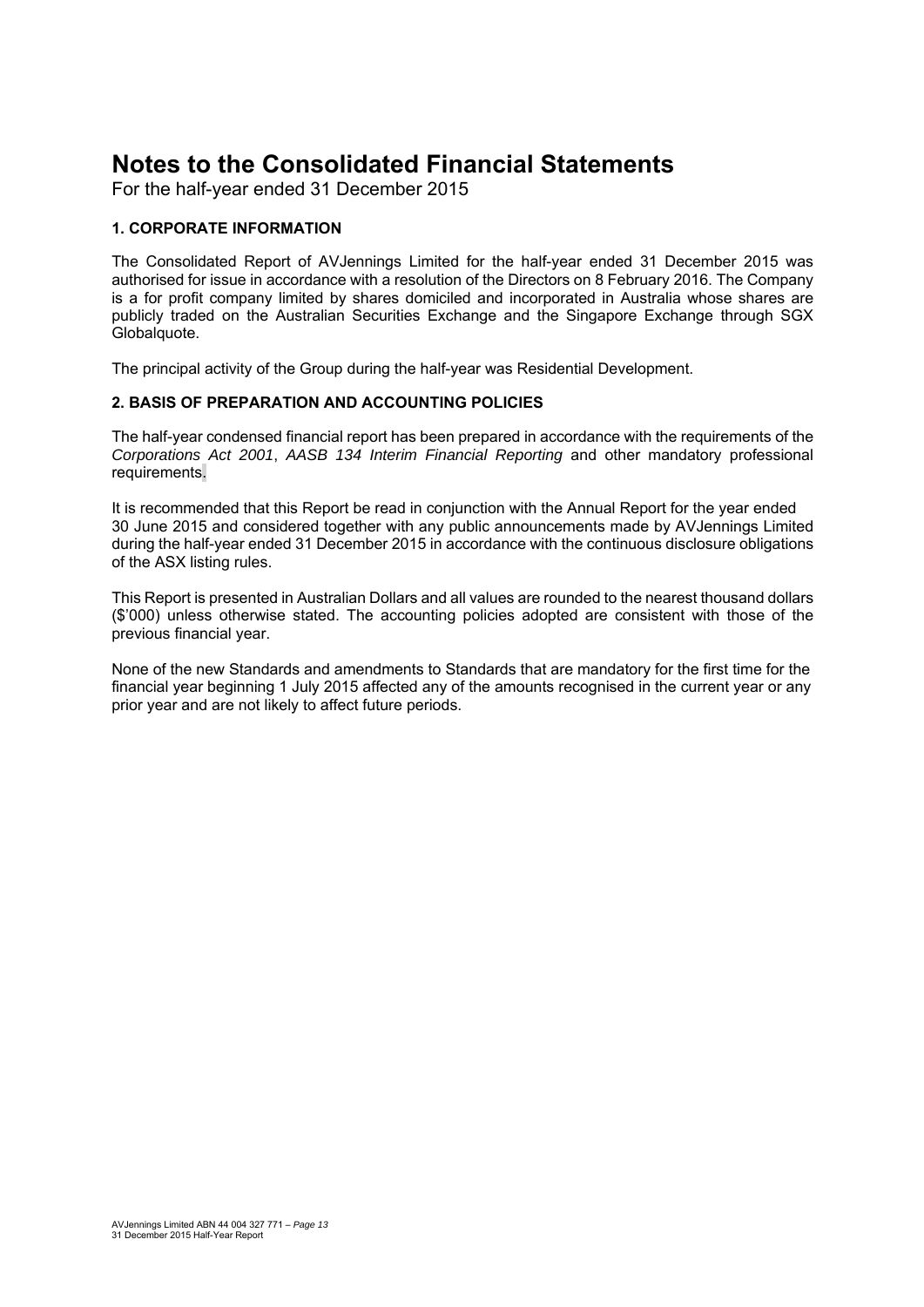For the half-year ended 31 December 2015

#### **3. REVENUES AND EXPENSES**

Profit from ordinary activities before income tax includes the following revenues and expenses:

|                                                          | 6 months    | 6 months<br>31 December |  |
|----------------------------------------------------------|-------------|-------------------------|--|
|                                                          | 31 December |                         |  |
|                                                          | 2015        | 2014                    |  |
|                                                          | \$'000      | \$'000                  |  |
| <b>Revenues</b>                                          |             |                         |  |
| Developments                                             | 185,747     | 112,154                 |  |
| Interest revenue                                         | 314         | 217                     |  |
| Management fees                                          | 876         | 4,874                   |  |
| Sundry revenue                                           | 247         | 1,276                   |  |
| <b>Total revenues</b>                                    | 187,184     | 118,521                 |  |
|                                                          |             |                         |  |
| Cost of property developments sold                       |             |                         |  |
| Amortisation of finance costs capitalised to inventories | 6,966       | 4,348                   |  |
|                                                          |             |                         |  |
| <b>Finance costs</b>                                     |             |                         |  |
| Bank loans and overdrafts                                | 6,178       | 4,984                   |  |
| Less: Amount capitalised to inventories                  | 5,864)      | (4,767)                 |  |
| <b>Finance costs expensed</b>                            | 314         | 217                     |  |
|                                                          |             |                         |  |
| <b>Impairment of assets</b>                              |             |                         |  |
| Decrease in provision for loss on inventories            | (3,665)     | (3,720)                 |  |
| <b>Total impairment reversed</b>                         | 3,665)      | 3,720)                  |  |

For the half-year ended 31 December 2015, the movement in the provision resulted from a realignment of future assumptions with current market conditions predominantly driven by projects in New South Wales and Queensland.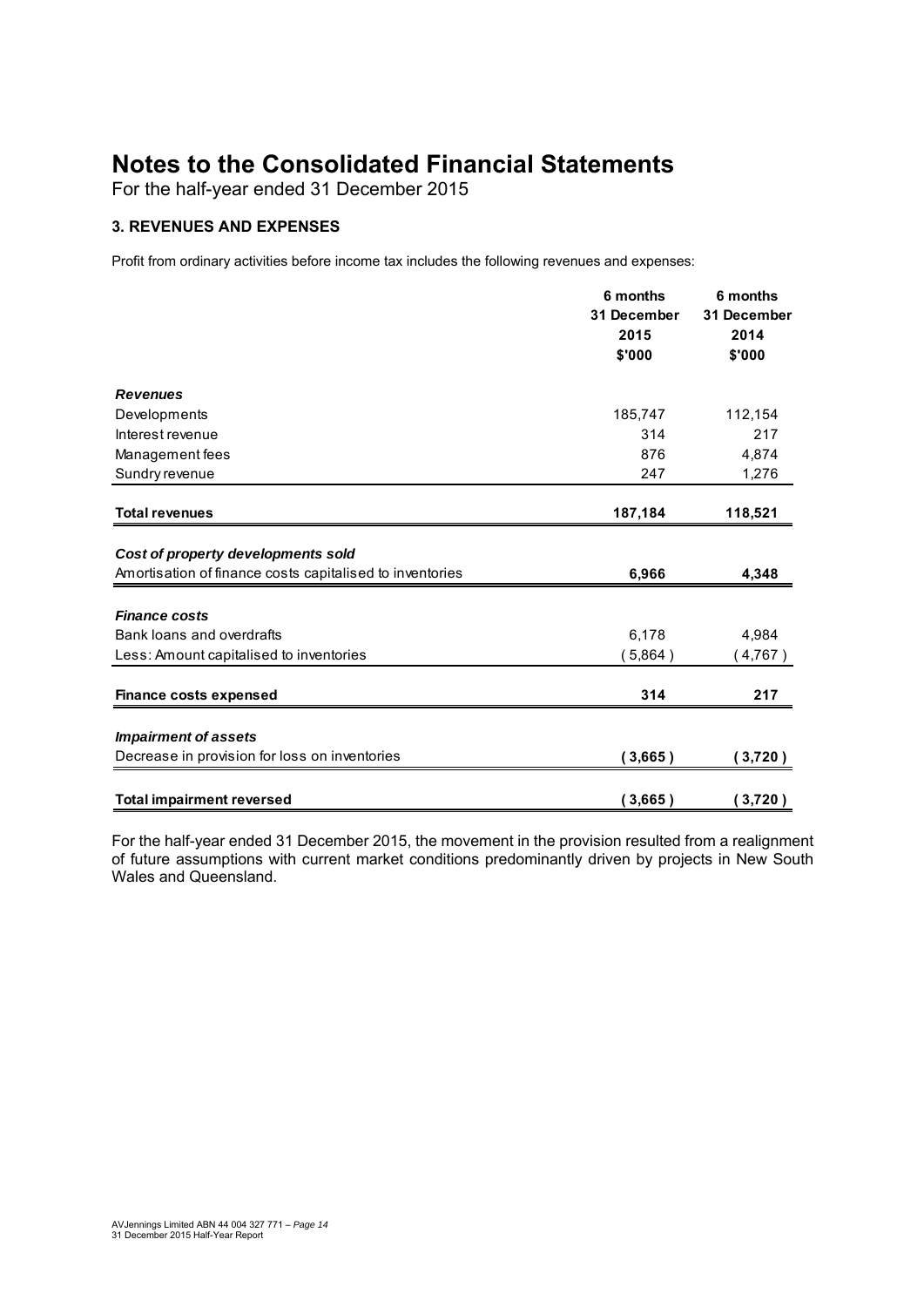For the half-year ended 31 December 2015

#### **4. INCOME TAX**

|                                          | 6 months<br>31 December<br>2015<br>\$'000 | 6 months<br>31 December<br>2014<br>\$'000 |
|------------------------------------------|-------------------------------------------|-------------------------------------------|
| <i>Income tax</i>                        |                                           |                                           |
| The major components of income tax are:  |                                           |                                           |
| Current income tax                       |                                           |                                           |
| Current income tax charge                | 4.228                                     | 1,025                                     |
| Deferred income tax                      |                                           |                                           |
| Current year temporary differences       | 3,137                                     | 3,911                                     |
| Adjustment for prior year                | 4                                         |                                           |
| Income tax reported in the Consolidated  |                                           |                                           |
| <b>Statement of Comprehensive Income</b> | 7.369                                     | 4.936                                     |

*Numerical reconciliation between aggregate tax recognised in the Consolidated Statement of Comprehensive Income and tax calculated per the statutory income tax rate:*

|                                                          | 6 months<br>31 December | 6 months<br>31 December |  |
|----------------------------------------------------------|-------------------------|-------------------------|--|
|                                                          | 2015                    | 2014                    |  |
|                                                          | \$'000                  | \$'000                  |  |
| Accounting profit before income tax                      | 23,889                  | 16,805                  |  |
| Tax at Australian income tax rate of 30% (2014 - 30%)    | 7,167                   | 5.041                   |  |
| Adjustment for prior years                               | 4                       |                         |  |
| Equity accounted share of Joint Venture losses/(profits) | 115                     | 450)                    |  |
| Other non-deductible items and variations                | 83                      | 345                     |  |
| Income tax                                               | 7,369                   | 4,936                   |  |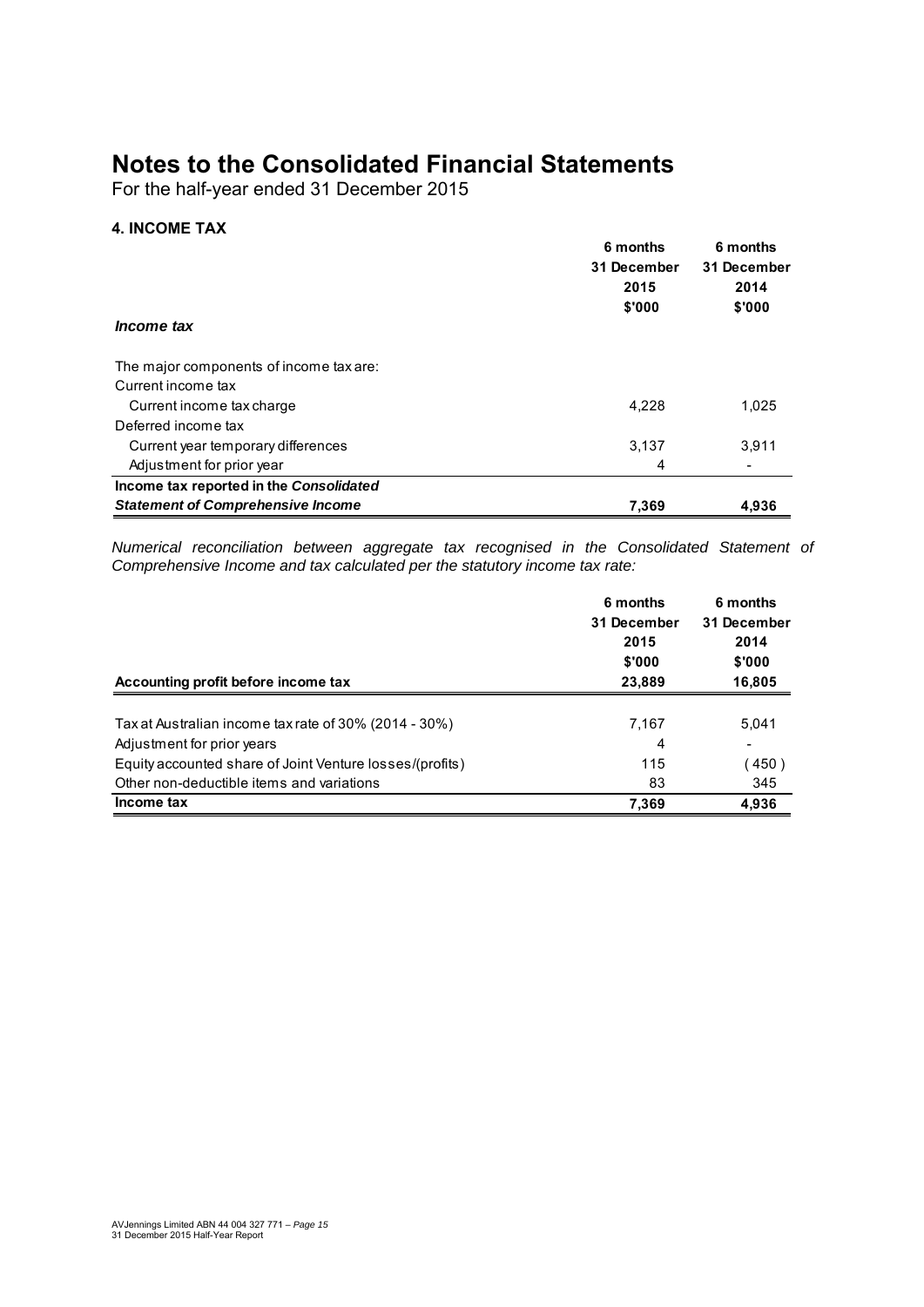For the half-year ended 31 December 2015

#### **5. DIVIDENDS**

|                                                          | 6 months<br>31 December<br>2015<br>\$'000 | 6 months<br>31 December<br>2014<br>\$'000 |
|----------------------------------------------------------|-------------------------------------------|-------------------------------------------|
| Dividends paid and recognised                            |                                           |                                           |
| 2015 final dividend of 3.0 cents per fully paid share,   |                                           |                                           |
| paid 23 September 2015. Fully franked @ 30% tax          | 11,533                                    |                                           |
| 2014 final dividend of 2.0 cents per fully paid share,   |                                           |                                           |
| paid 18 September 2014. Fully franked @ 30% tax          |                                           | 7,688                                     |
| <b>Total dividends paid</b>                              | 11,533                                    | 7,688                                     |
| <b>Dividends proposed</b>                                |                                           |                                           |
| 2016 interim dividend of 1.5 cents per fully paid share, |                                           |                                           |
| to be paid 15 April 2016. Fully franked @ 30% tax        | 5,766                                     |                                           |
| 2015 interim dividend of 1.0 cent per fully paid share,  |                                           |                                           |
| paid 8 April 2015. Fully franked @ 30% tax               |                                           | 3,844                                     |
| <b>Total dividends proposed</b>                          | 5,766                                     | 3,844                                     |

The Company's Dividend Reinvestment Plan remains suspended.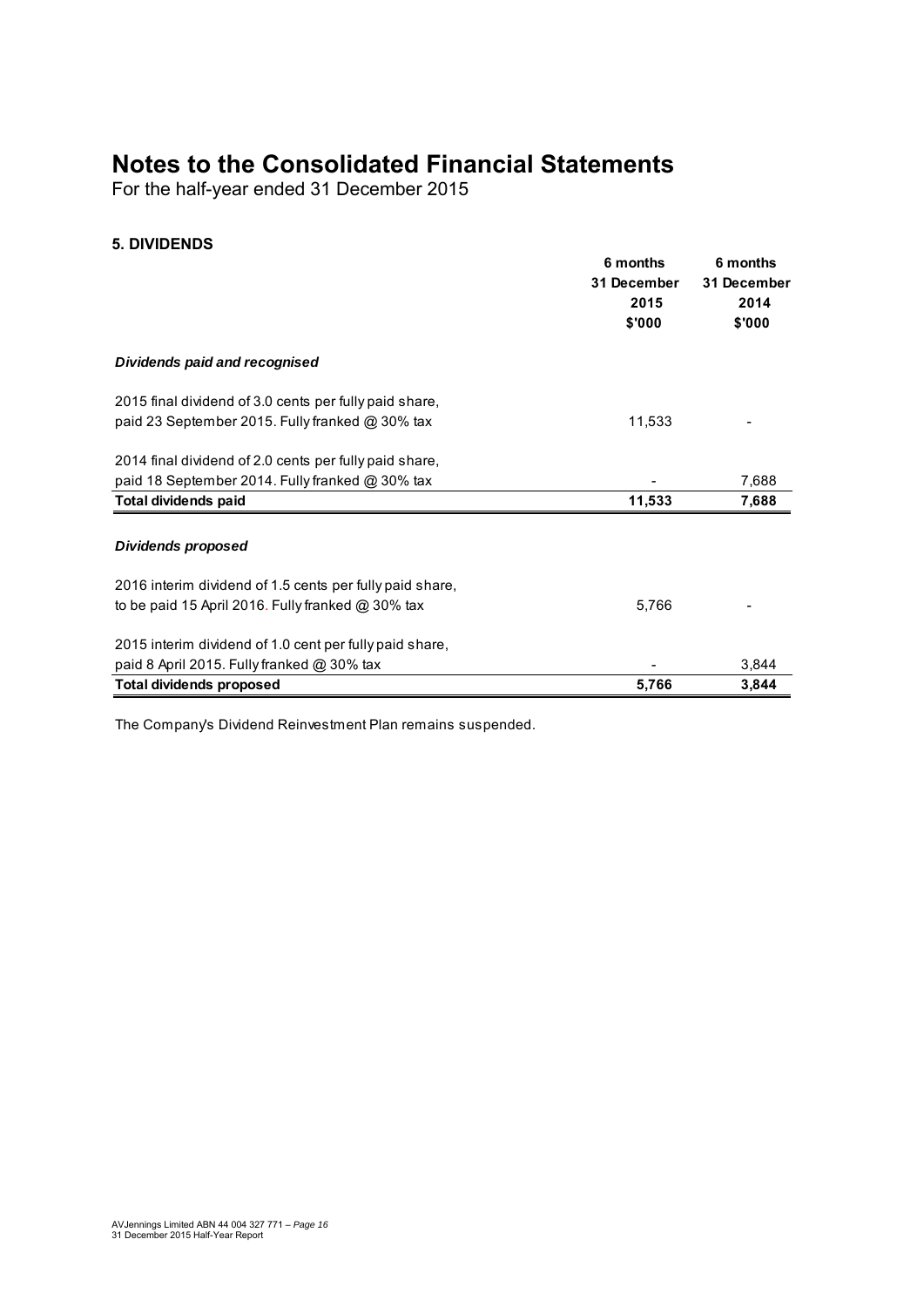For the half-year ended 31 December 2015

#### **6. CONTRIBUTED EQUITY**

|                 | 31 December<br>2015<br><b>Number</b> | 30 June<br>2015<br><b>Number</b> | 31 December<br>2015<br>\$'000 | 30 June<br>2015<br>\$'000 |
|-----------------|--------------------------------------|----------------------------------|-------------------------------|---------------------------|
| Ordinary shares | 384,423,851                          | 384.423.851                      | 162.793                       | 162,793                   |
| Treasury shares | (2,721,454)                          | $3,502,401$ )                    | 2,357                         | 2,357                     |
| Share capital   | 381,702,397                          | 380,921,450                      | 160.436                       | 160,436                   |

Fully paid ordinary shares carry one vote per share and carry the right to dividends. There are currently no unexercised or outstanding options. No options were exercised during the year.

| (a) Movement in ordinary share capital | <b>Number</b> | <b>Number</b> | \$'000  | \$'000  |
|----------------------------------------|---------------|---------------|---------|---------|
| As at the beginning of the period      | 384,423,851   | 384.423.851   | 162.793 | 162,793 |
| As at the end of the period            | 384,423,851   | 384,423,851   | 162.793 | 162,793 |
| (b) Movement in treasury shares        | <b>Number</b> | <b>Number</b> | \$'000  | \$'000  |
| As at the beginning of the year        | (3,502,401)   | $4,221,605$ ) | (2.357) | (2,357) |
| Employee share scheme issue            | 780.947       | 719.204       |         |         |
| As at the end of the period            | (2,721,454)   | 3,502,401)    | (2,357) | (2.357) |

Treasury shares are shares in AVJennings Limited that are held by the AVJ Deferred Employee Share Plan Trust for the purpose of issuing shares to Executives.

The original cost of the shares is treated as a reduction in share capital and the underlying shares identified separately as treasury shares.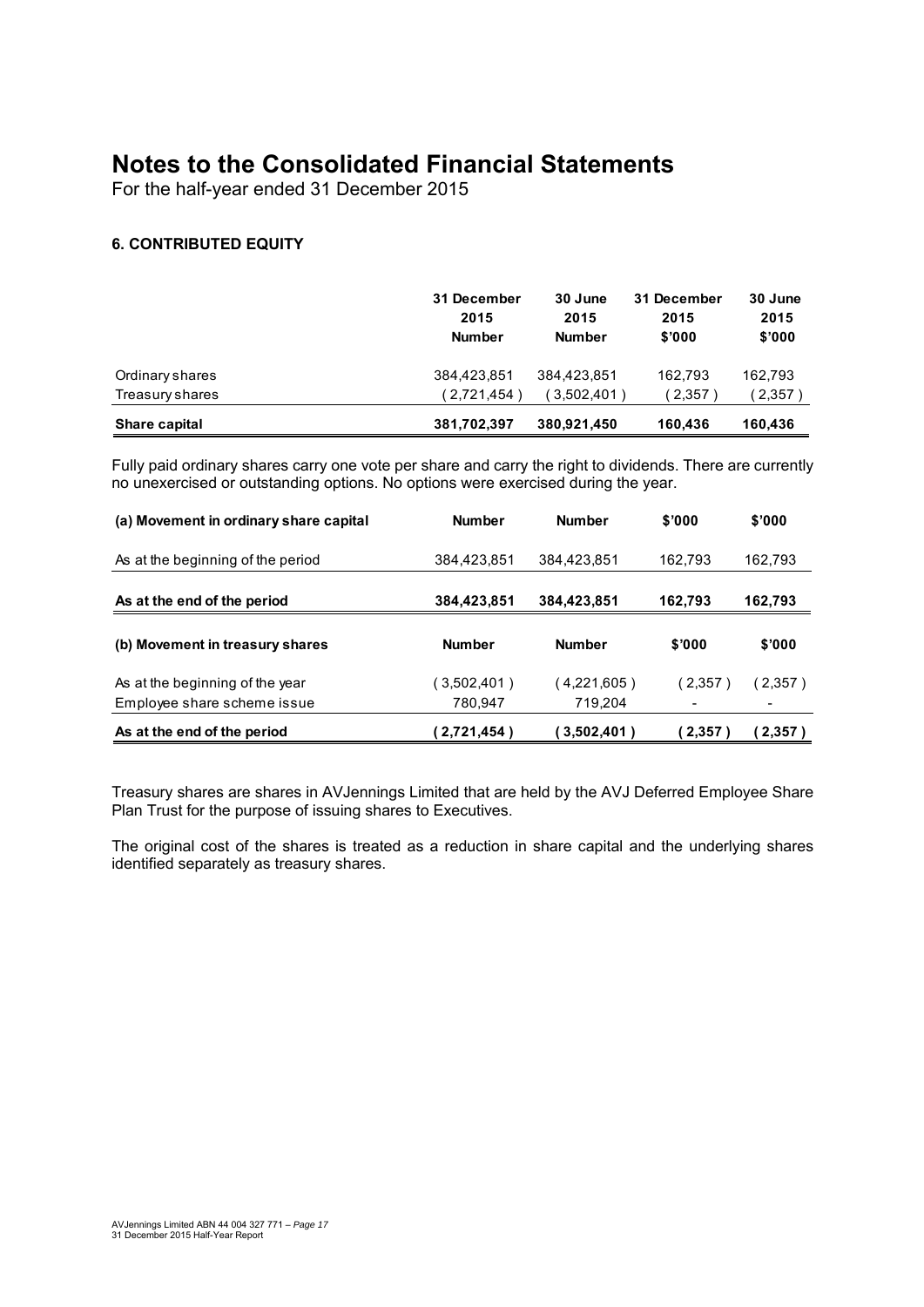For the half-year ended 31 December 2015

#### **7. CASH AND CASH EQUIVALENTS**

|                                                               | 31 December | 30 June |
|---------------------------------------------------------------|-------------|---------|
|                                                               | 2015        | 2015    |
|                                                               | \$'000      | \$'000  |
| <b>Reconciliation to Consolidated Statement of Cash Flows</b> |             |         |
| For the purposes of Consolidated Statement of Cash Flows.     |             |         |
| cash and cash equivalents comprise the following:             |             |         |
| Cash at bank and in hand                                      | 30.370      | 37.812  |

#### **8. OPERATING SEGMENTS**

#### *Identification of reportable segments*

The Consolidated Entity has identified its operating segments based on the internal reports that are reviewed and used by the chief operating decision maker in assessing performance and in determining the allocation of resources.

The operating segments are identified by management based on the jurisdictions in which the Consolidated Entity sells its products and services. Discrete financial information about each of these operating businesses is reported on a monthly basis.

#### *Types of products and services*

The Consolidated Entity operates primarily in residential development.

#### *Accounting policies*

The accounting policies used in reporting segments are the same as those contained in the Financial Report.

#### *Operating segments*

#### *Jurisdictions:*

This includes activities relating to Land Development, Integrated Housing and Apartments Development.

#### *Other:*

This includes numerous low value items, amongst the most significant of which are interest and certain sales commissions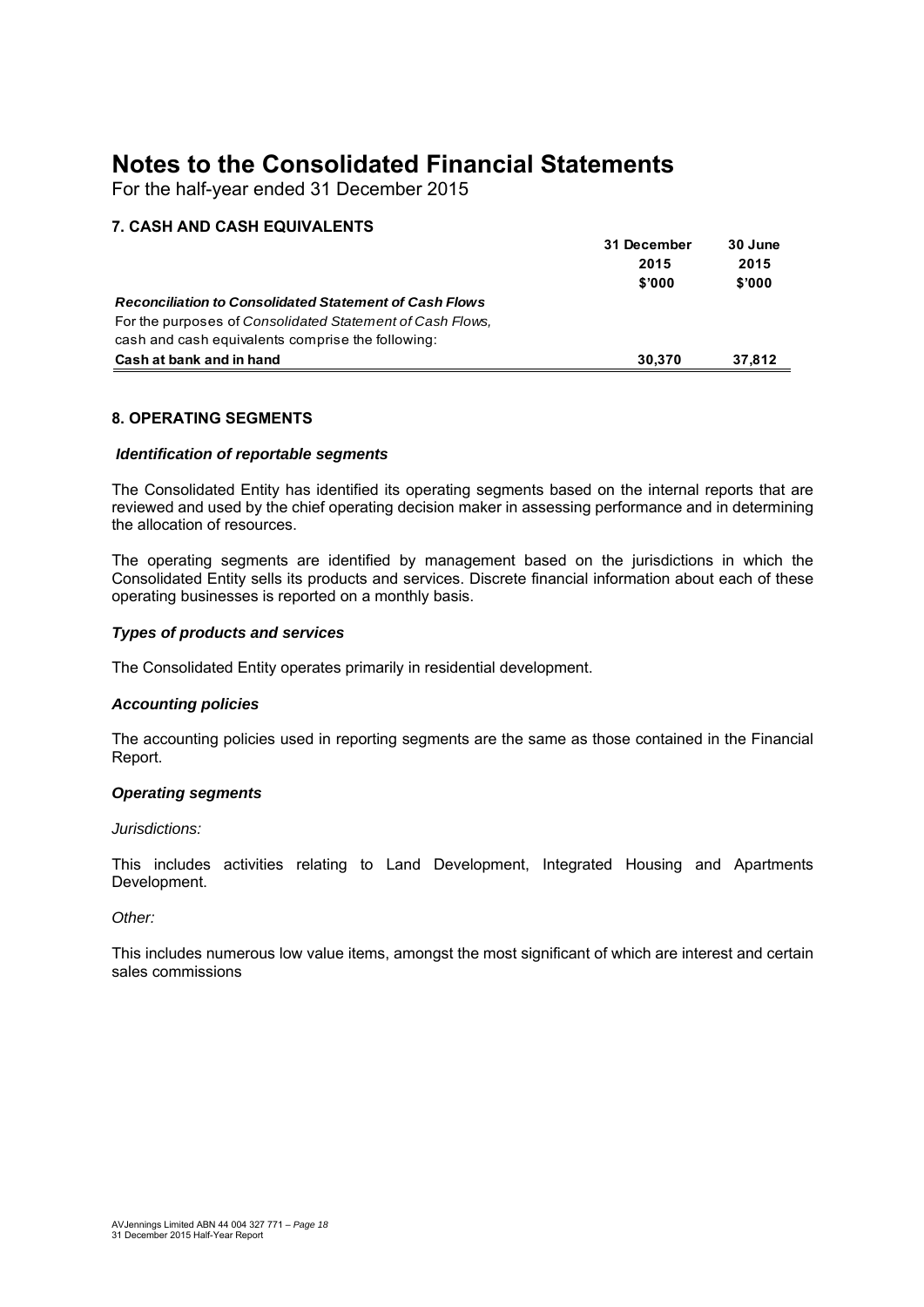For the half-year ended 31 December 2015

#### **8. OPERATING SEGMENTS (continued)**

The following table presents the revenues and results information regarding operating segments for the half-year ended 31 December 2015:

|                                | <b>NSW</b>  |                          | <b>VIC</b>  |                          | <b>QLD</b>  |                          | <b>SA</b>   |                          | <b>NZ</b>                |                          | Other       |                          | <b>Total</b> |          |
|--------------------------------|-------------|--------------------------|-------------|--------------------------|-------------|--------------------------|-------------|--------------------------|--------------------------|--------------------------|-------------|--------------------------|--------------|----------|
| <b>Operating segments</b>      | 31 December |                          | 31 December |                          | 31 December |                          | 31 December |                          | 31 December              |                          | 31 December |                          | 31 December  |          |
|                                | 2015        | 2014                     | 2015        | 2014                     | 2015        | 2014                     | 2015        | 2014                     | 2015                     | 2014                     | 2015        | 2014                     | 2015         | 2014     |
|                                | \$'000      | \$'000                   | \$'000      | \$'000                   | \$'000      | \$'000                   | \$'000      | \$'000                   | \$'000                   | \$'000                   | \$'000      | \$'000                   | \$'000       | \$'000   |
|                                |             |                          |             |                          |             |                          |             |                          |                          |                          |             |                          |              |          |
| <b>Revenues</b>                |             |                          |             |                          |             |                          |             |                          |                          |                          |             |                          |              |          |
| <b>External sales</b>          | 67,010      | 22,521                   | 33,895      | 21,958                   | 61,756      | 49,294                   | 16,613      | 17,677                   | 6,473                    | 704                      |             |                          | 185,747      | 112,154  |
| Management fees                | 32          | 4,758                    | 829         |                          |             |                          | 12          | 45                       | 3                        | 71                       |             |                          | 876          | 4,874    |
| Other revenue                  |             |                          |             | $\overline{\phantom{a}}$ |             |                          |             | $\overline{\phantom{0}}$ | $\overline{\phantom{a}}$ | $\overline{\phantom{a}}$ | 561         | 1,493                    | 561          | 1,493    |
| <b>Total segment revenues</b>  | 67,042      | 27,279                   | 34,724      | 21,958                   | 61,756      | 49,294                   | 16,625      | 17,722                   | 6,476                    | 775                      | 561         | 1,493                    | 187,184      | 118,521  |
|                                |             |                          |             |                          |             |                          |             |                          |                          |                          |             |                          |              |          |
| <b>Results</b>                 |             |                          |             |                          |             |                          |             |                          |                          |                          |             |                          |              |          |
| Segment results *              | 14,415      | 7,287                    | 1.741       | 1,361                    | 8,989       | 6,306                    | 1,951       | 3,477                    | 1,912                    | 125                      | (228)       | 117                      | 28,780       | 18,673   |
| Share of (losses)/profits of   |             |                          |             |                          |             |                          |             |                          |                          |                          |             |                          |              |          |
| associates and JVs accounted   |             |                          |             |                          |             |                          |             |                          |                          |                          |             |                          |              |          |
| for using the equity method    | 13          | 1,495                    |             |                          |             |                          | (3)         | 6                        |                          |                          | (394)       |                          | (384)        | 1,501    |
| Movement in provision for loss |             |                          |             |                          |             |                          |             |                          |                          |                          |             |                          |              |          |
| on inventories                 | 2,949       | 3,720                    |             |                          | 716         | $\overline{\phantom{a}}$ |             | $\overline{\phantom{a}}$ |                          | $\overline{\phantom{a}}$ |             |                          | 3,665        | 3,720    |
| Other income                   |             |                          |             |                          |             |                          |             | $\overline{\phantom{0}}$ |                          |                          | 561         | 1,493                    | 561          | 1,493    |
| Unallocated depreciation and   |             |                          |             |                          |             |                          |             |                          |                          |                          |             |                          |              |          |
| amortisation                   |             | $\overline{\phantom{a}}$ |             | $\sim$                   |             |                          |             | $\overline{\phantom{a}}$ |                          | $\overline{\phantom{a}}$ |             | $\overline{\phantom{a}}$ | (136)        | (149)    |
| Unallocated expenses           |             | $\overline{\phantom{a}}$ |             |                          |             |                          |             | $\blacksquare$           |                          |                          |             |                          | (8, 283)     | (8, 216) |
| Unallocated interest expense   |             | $\overline{\phantom{a}}$ |             | $\overline{\phantom{a}}$ |             |                          |             | $\overline{\phantom{a}}$ |                          | $\blacksquare$           |             |                          | (314)        | (217)    |
| Profit before tax              |             |                          |             |                          |             |                          |             |                          |                          |                          |             |                          | 23,889       | 16,805   |
| Income tax                     |             |                          |             |                          |             |                          |             |                          |                          |                          |             |                          | (7,369)      | (4,936)  |
| Net profit                     |             |                          |             |                          |             |                          |             |                          |                          |                          |             |                          | 16,520       | 11,869   |

**\*** Segment results include utilisation of provision for write-down of inventories of \$3,920,000 (31 December 2014: \$7,116,000)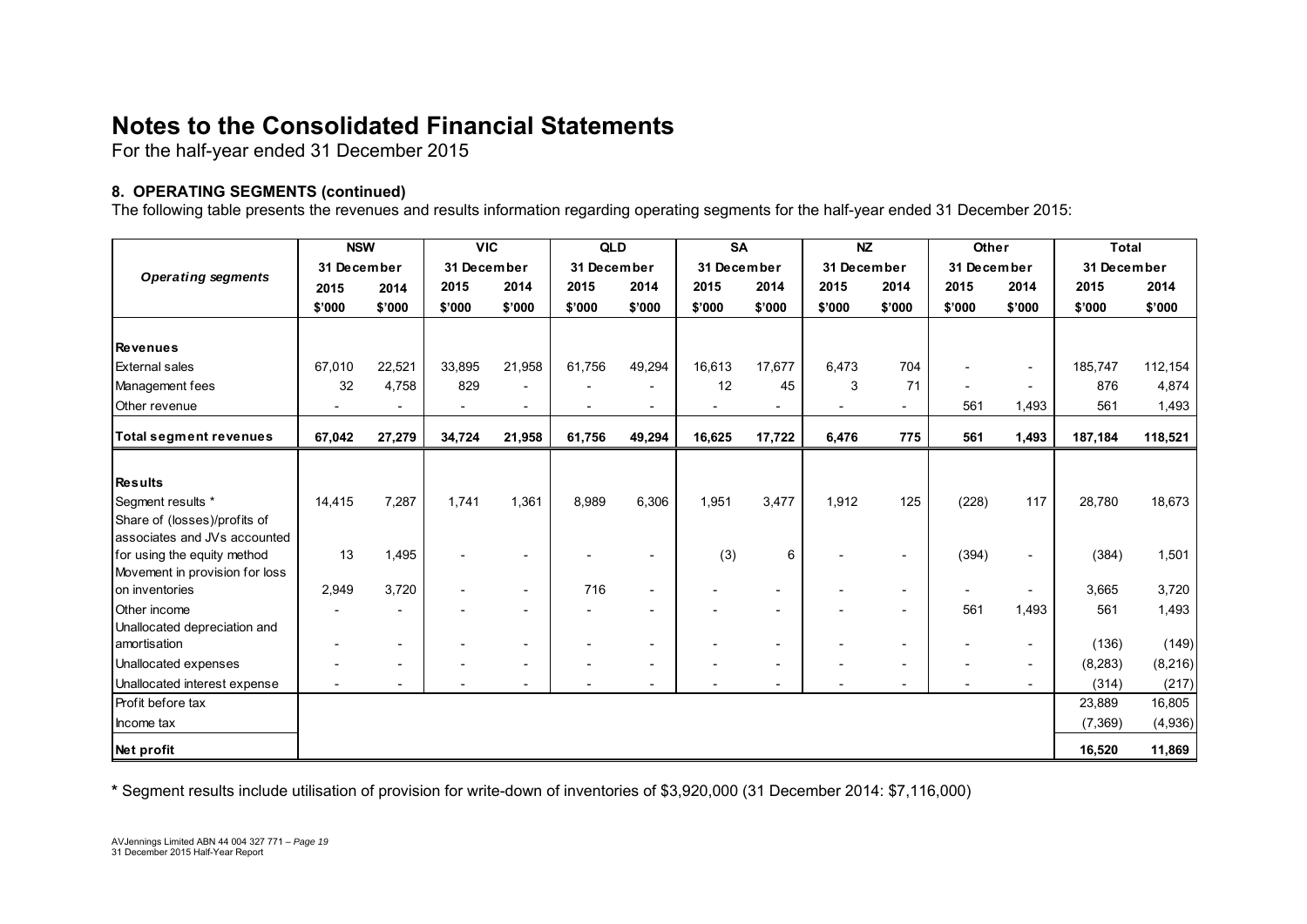For the half-year ended 31 December 2015

#### **8. OPERATING SEGMENTS (continued)**

The following table presents the assets and liabilities information regarding operating segments as at 31 December 2015:

|                                       | <b>NSW</b>               |                          |                          | <b>VIC</b>               | <b>QLD</b>               |                          | <b>SA</b>                |                          | <b>NZ</b>                |                          | Other                    |                          | Total                    |                          |
|---------------------------------------|--------------------------|--------------------------|--------------------------|--------------------------|--------------------------|--------------------------|--------------------------|--------------------------|--------------------------|--------------------------|--------------------------|--------------------------|--------------------------|--------------------------|
| <b>Operating</b><br><b>Segment</b>    | 31 Dec<br>2015<br>\$'000 | 30 Jun<br>2015<br>\$'000 | 31 Dec<br>2015<br>\$'000 | 30 Jun<br>2015<br>\$'000 | 31 Dec<br>2015<br>\$'000 | 30 Jun<br>2015<br>\$'000 | 31 Dec<br>2015<br>\$'000 | 30 Jun<br>2015<br>\$'000 | 31 Dec<br>2015<br>\$'000 | 30 Jun<br>2015<br>\$'000 | 31 Dec<br>2015<br>\$'000 | 30 Jun<br>2015<br>\$'000 | 31 Dec<br>2015<br>\$'000 | 30 Jun<br>2015<br>\$'000 |
| <b>Assets</b><br>Segment<br>lassets   | 206,174                  | 188,455                  | 179,958                  | 185,145                  | 90,701                   | 86,762                   | 103,872                  | 101,704                  | 56,755                   | 49,847                   | 38,361                   | 44,201                   | 675,821                  | 656,114                  |
| Total assets                          | 206,174                  | 188,455                  | 179,958                  | 185,145                  | 90,701                   | 86,762                   | 103,872                  | 101,704                  | 56,755                   | 49,847                   | 38,361                   | 44,201                   | 675,821                  | 656,114                  |
| Liabilities<br>Segment<br>liabilities | 29,453                   | 48,796                   | 38,624                   | 98,182                   | 11,631                   | 7,279                    | 6,645                    | 5,156                    | 43,926                   | 25,621                   | 201,313                  | 133,734                  | 331,592                  | 318,768                  |
| Total<br>liabilities                  | 29,453                   | 48,796                   | 38,624                   | 98,182                   | 11,631                   | 7,279                    | 6,645                    | 5,156                    | 43,926                   | 25,621                   | 201,313                  | 133,734                  | 331,592                  | 318,768                  |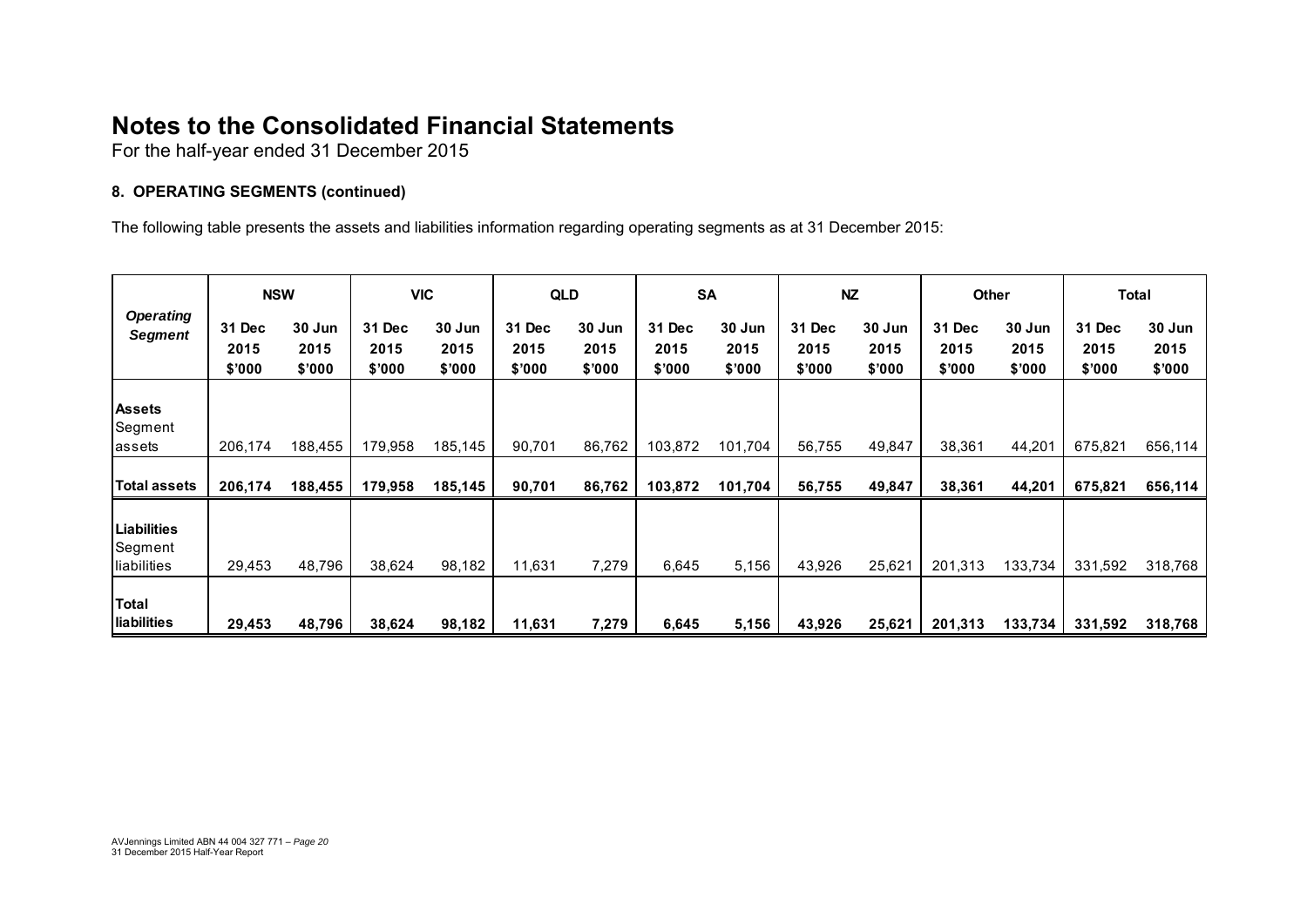For the half-year ended 31 December 2015

#### **9. NET TANGIBLE ASSET BACKING**

|                                                                | 31 December<br>2015<br>cents | 30 June<br>2015<br>cents |
|----------------------------------------------------------------|------------------------------|--------------------------|
| Net Tangible Asset backing (NTA) - cents per ordinary security | 89.4                         | 87.8                     |

Ordinary shares on issue as at 31 December 2015 were 381,702,397 (30 June 2015: 380,921,450). Refer to note 6 for details.

#### **10. INTEREST IN JOINT OPERATIONS**

The Consolidated Entity's interest in the profits and losses of Joint Operations is included in the *Consolidated Statement of Comprehensive Income* under the following classifications:

|                                    | 6 months<br>31 December<br>2015<br>\$'000 | 6 months<br>31 December<br>2014<br>\$'000 |
|------------------------------------|-------------------------------------------|-------------------------------------------|
| Revenues                           | 3,081                                     | 2,319                                     |
| Cost of property developments sold | (2,695)                                   | (1,663)                                   |
| Other expenses                     | 〔35)                                      | 481)                                      |
| Profit before income tax           | 351                                       | 175                                       |
| Income tax                         | (105)                                     | 53)                                       |
| Net profit for the period          | 246                                       | 122                                       |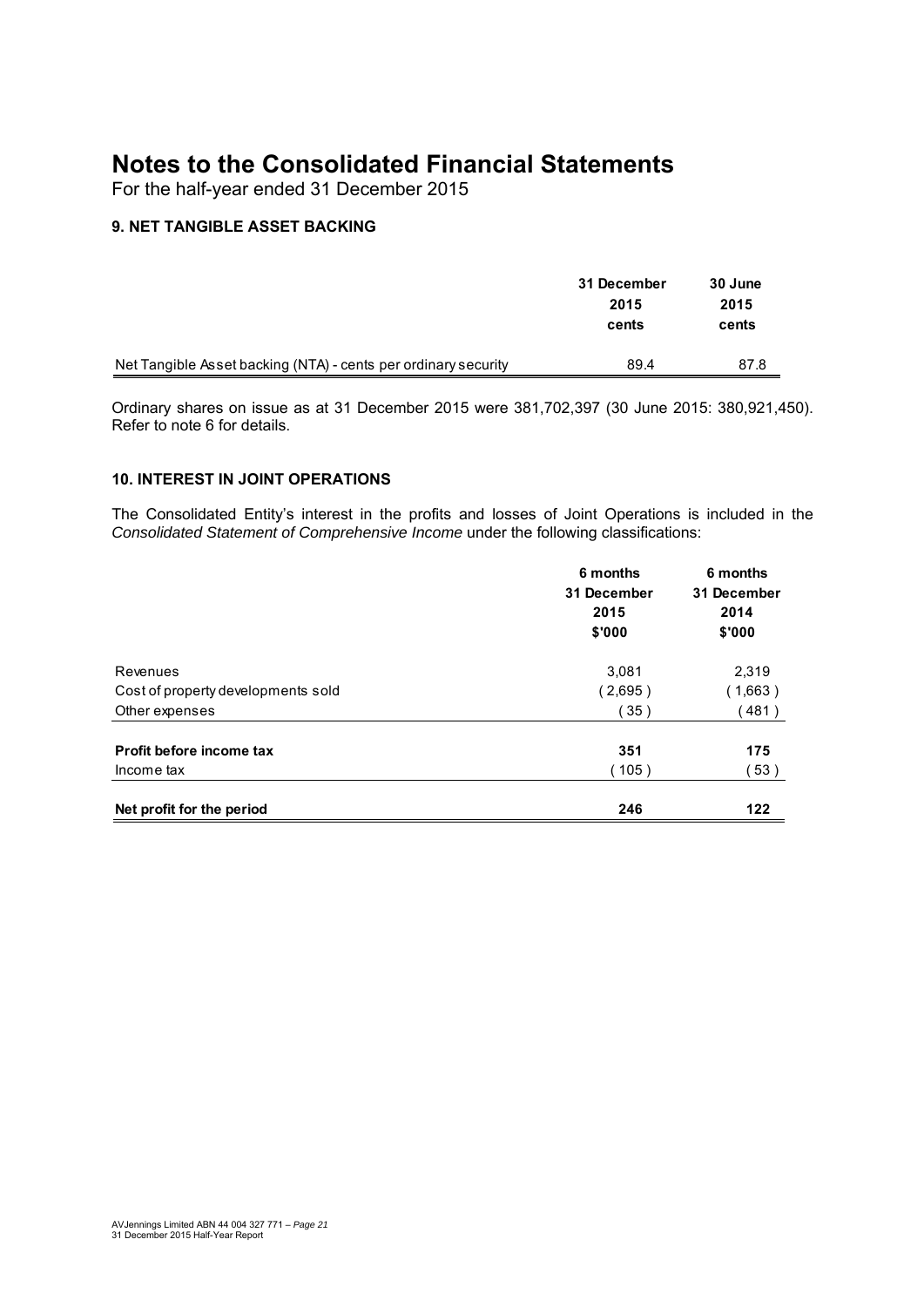For the half-year ended 31 December 2015

#### **11. INVESTMENTS ACCOUNTED FOR USING THE EQUITY METHOD**

The interests in an associate or a joint venture entity are accounted for using the equity method of accounting and are carried at cost. Under the equity method, the consolidated entity's share of the results of the associate or the joint venture entity are recognised in the *Consolidated Statement of Comprehensive Income*, and the share of movements in reserves is recognised in the *Consolidated Statement of Financial Position*. The information is set out below:

| <b>Equity accounted</b><br><b>Associates &amp; Joint Venture Entities</b> |       | Interest held                       | Share of net profit/(loss) |             |  |
|---------------------------------------------------------------------------|-------|-------------------------------------|----------------------------|-------------|--|
|                                                                           |       |                                     | 6 months                   | 6 months    |  |
|                                                                           |       | 31 December 31 December 31 December |                            | 31 December |  |
|                                                                           | 2015  | 2014                                | 2015                       | 2014        |  |
|                                                                           |       |                                     | \$'000                     | \$'000      |  |
| Epping JV                                                                 | 10.0% | 10.0%                               | (1)                        | (1)         |  |
| Eastwood JV                                                               | 50.0% | 50.0%                               | 13                         | 1.496       |  |
| Woodville JV                                                              | 50.0% | 50.0%                               | (3)                        | 6           |  |
| Pindan Capital Group Dwelling Trust                                       | 33.3% |                                     | (393)                      |             |  |
| (Loss)/profit after tax                                                   |       |                                     | (384)                      | 1.501       |  |

#### **12. INTEREST-BEARING LOANS AND BORROWINGS**

Fair values of interest-bearing loans and borrowings are determined by using the DCF method with a discount rate that reflects the issuer's borrowing rate as at the end of the reporting period.

Interest-bearing loans and borrowings are classified as level 2 financial instruments. The carrying value represents the approximate fair value at reporting date.

The Group remains compliant with all lending covenants.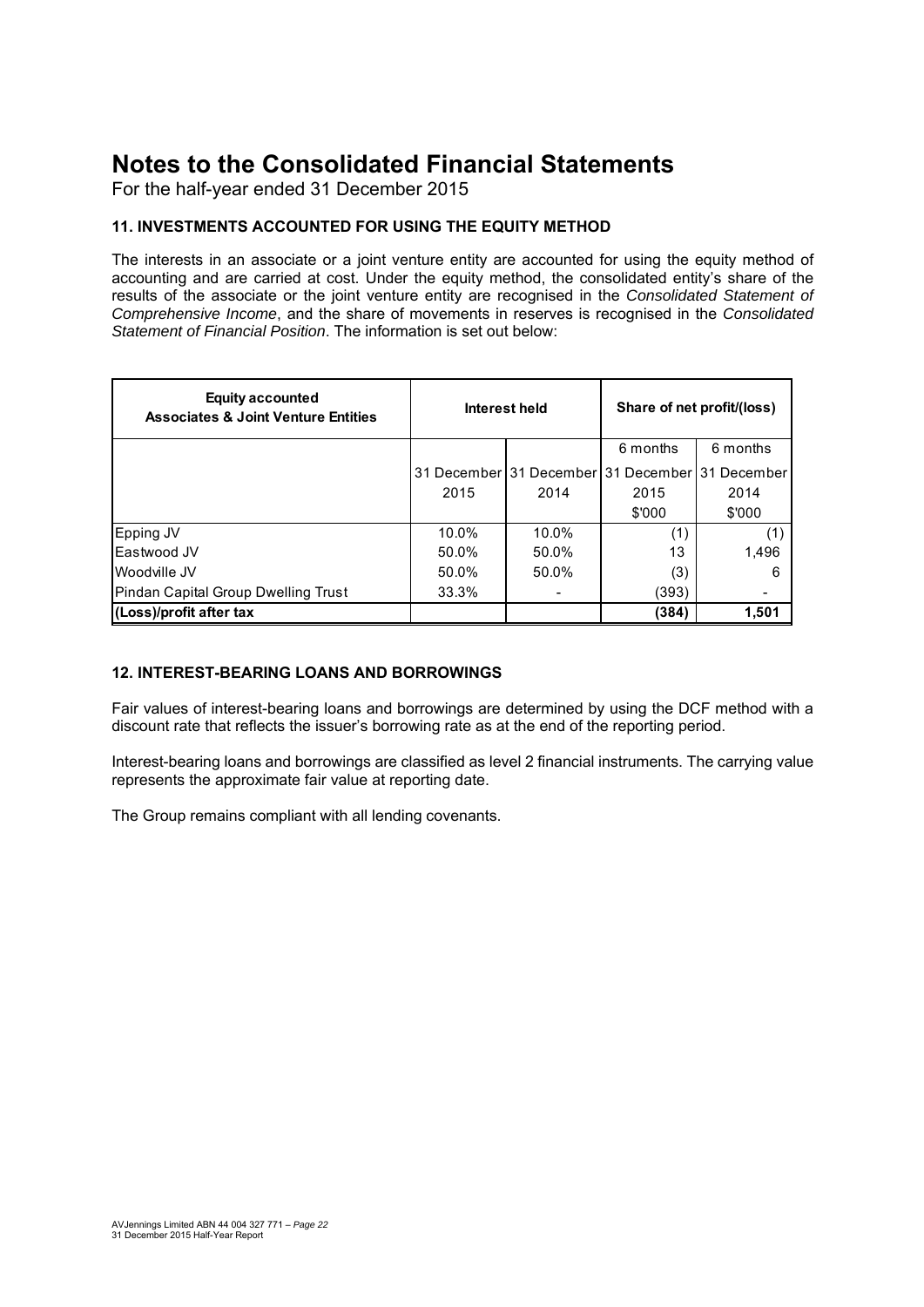For the half-year ended 31 December 2015

#### **13. CONTINGENCIES**

#### *Secured*

#### *Performance guarantees*

Contingent liabilities in respect of certain performance guarantees, granted by the Consolidated Entity's bankers in the normal course of business to unrelated parties, at 31 December 2015, amounted to \$6,718,000 (30 June 2015: \$6,977,000). No material liability is expected to arise.

#### *Financial guarantees*

Financial guarantees granted by the Consolidated Entity's bankers to unrelated parties in the normal course of business at 31 December 2015, amounted to \$6,355,000 (30 June 2015: \$2,801,000). No material liability is expected to arise.

#### *Unsecured*

#### *Contract performance bond facility*

The Parent Entity has entered into Deeds of Indemnity with various controlled entities to indemnify the obligation of those entities in relation to Contract performance bond facilities. Contingent liabilities in respect of certain performance bonds, granted by the Consolidated Entity's financiers, in the normal course of business as at 31 December 2015, amounted to \$14,191,000 (30 June 2015: \$21,134,000). No material liability is expected to arise.

#### **14. SIGNIFICANT EVENTS AFTER THE BALANCE SHEET DATE**

No matter or circumstance has arisen since 31 December 2015 that has significantly affected, or may significantly affect:

a) the Consolidated Entity's operations in future financial years; or

- b) the results of those operations in future financial years; or
- c) the Consolidated Entity's state of affairs in future financial years.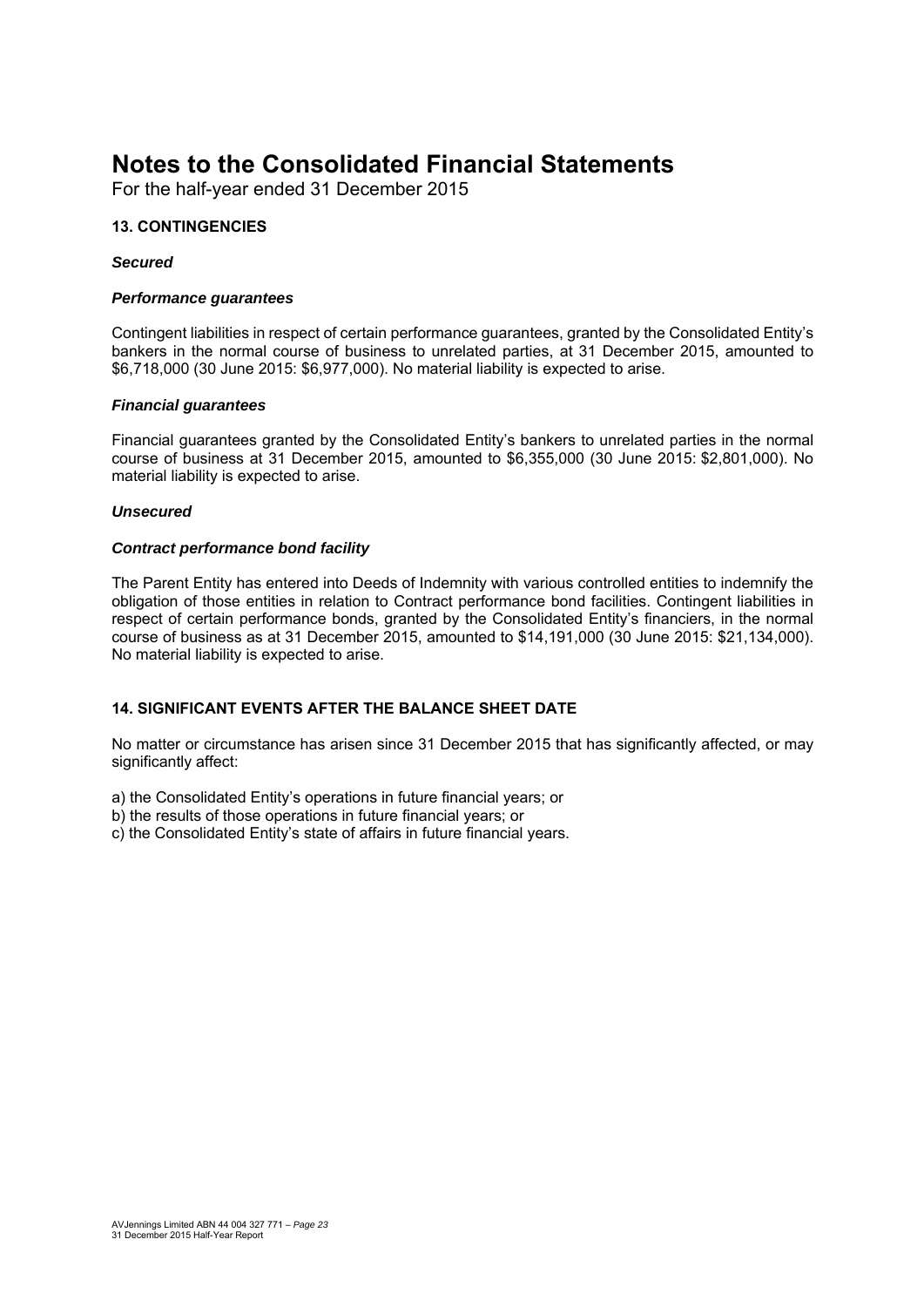

## **Directors' Declaration**

For the half-year ended 31 December 2015

In accordance with a resolution of the Directors of AVJennings Limited, we state that:

In the opinion of the Directors:

- a) The Financial Statements and notes of the Consolidated Entity are in accordance with the *Corporations Act 2001*, including:
	- (i) giving a true and fair view of the financial position as at 31 December 2015 and of the performance for the half-year ended on that date; and
	- (ii) complying with *AASB 134 Interim Financial Reporting* and the *Corporations Regulations 2001*; and
- b) There are reasonable grounds to believe that the Consolidated Entity will be able to pay its debts as and when they become due and payable.

On behalf of the Board.

Peter Summers *Director* 

8 February 2016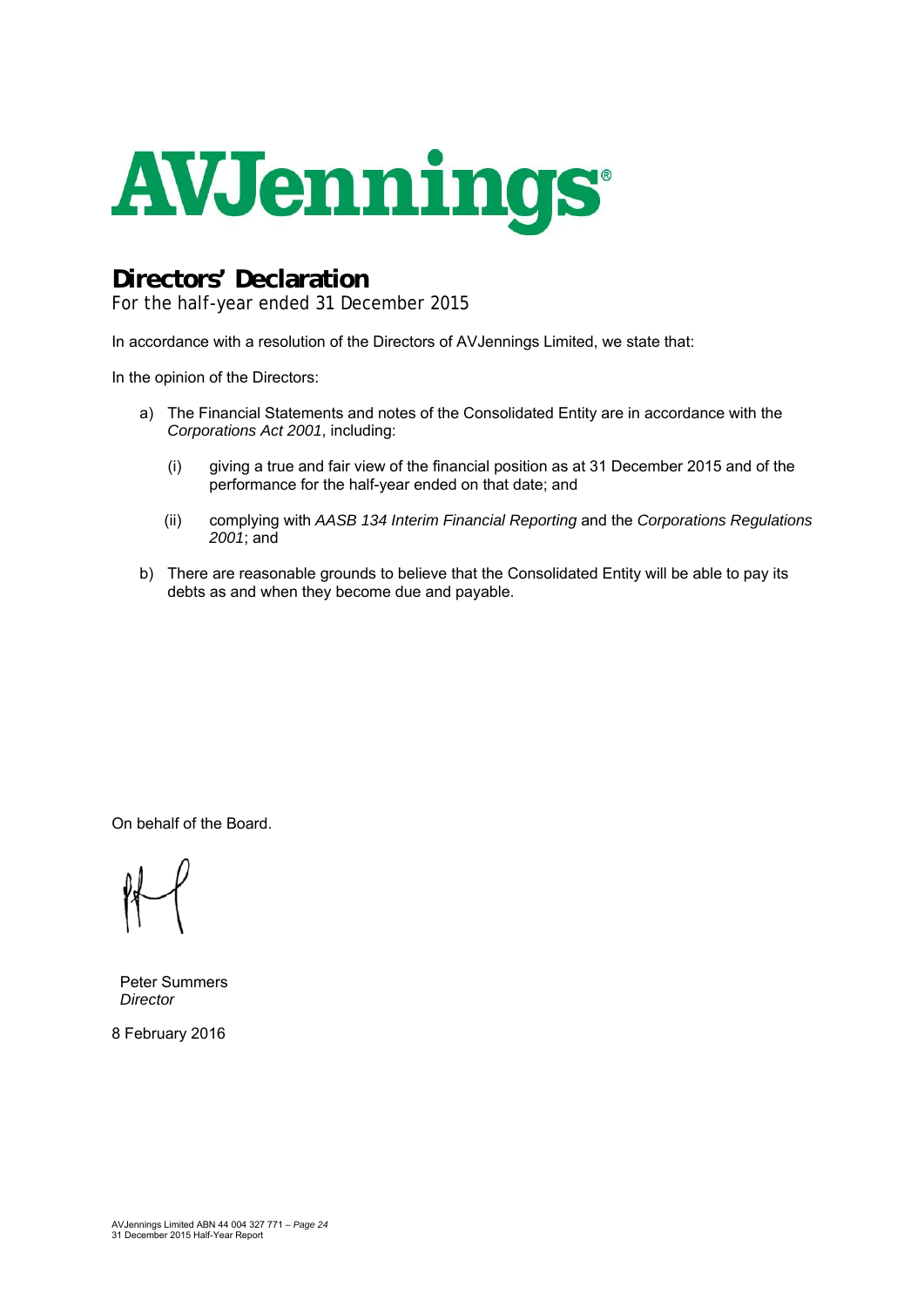

Ernst & Young 680 George Street Sydney NSW 2000 Australia GPO Box 2646 Sydney NSW 2001

Tel: +61 2 9248 5555 Fax: +61 2 9248 5959 ey.com/au

To the members of AVJennings Limited

## **Report on the Half-Year Financial Report**

We have reviewed the accompanying half-year financial report of AVJennings Limited (the Company), which comprises the statement of financial position as at 31 December 2015, the statement of comprehensive income, statement of changes in equity and statement of cash flows for the half-year ended on that date, notes comprising a summary of significant accounting policies and other explanatory information, and the directors' declaration of the consolidated entity. The consolidated entity comprises the company and the entities it controlled at the period end or from time to time during the half-year.

#### Directors' Responsibility for the Half-Year Financial Report

The directors of the company are responsible for the preparation of the half-year financial report that gives a true and fair view in accordance with Australian Accounting Standards and the *Corporations Act 2001*. The directors are also responsible for such internal controls that the directors determine are necessary to enable the preparation of the half-year financial report that is free from material misstatement, whether due to fraud or error.

#### Auditor's Responsibility

Our responsibility is to express a conclusion on the half-year financial report based on our review. We conducted our review in accordance with Auditing Standard on Review Engagements ASRE 2410 *Review of Interim and Other Financial Reports Performed by the Independent Auditor of the Entity*, in order to state whether, on the basis of the procedures described, we have become aware of any matter that makes us believe that the financial report is not in accordance with the *Corporations Act 2001* including: giving a true and fair view of the consolidated entity's financial position as at 31 December 2015 and its performance for the half-year ended on that date; and complying with Accounting Standard AASB 134 *Interim Financial Reporting* and the *Corporations Regulations 2001*. As the auditor of AVJennings Limited and the entities it controlled during the half-year, ASRE 2410 requires that we comply with the ethical requirements relevant to the audit of the annual financial report.

A review of a half-year financial report consists of making enquiries, primarily of persons responsible for financial and accounting matters, and applying analytical and other review procedures. A review is substantially less in scope than an audit conducted in accordance with Australian Auditing Standards and consequently does not enable us to obtain assurance that we would become aware of all significant matters that might be identified in an audit. Accordingly, we do not express an audit opinion.

#### Independence

In conducting our review, we have complied with the independence requirements of the *Corporations Act 2001*. We have given to the directors of the company a written Auditor's Independence Declaration, a copy of which is included in the Directors' Report.